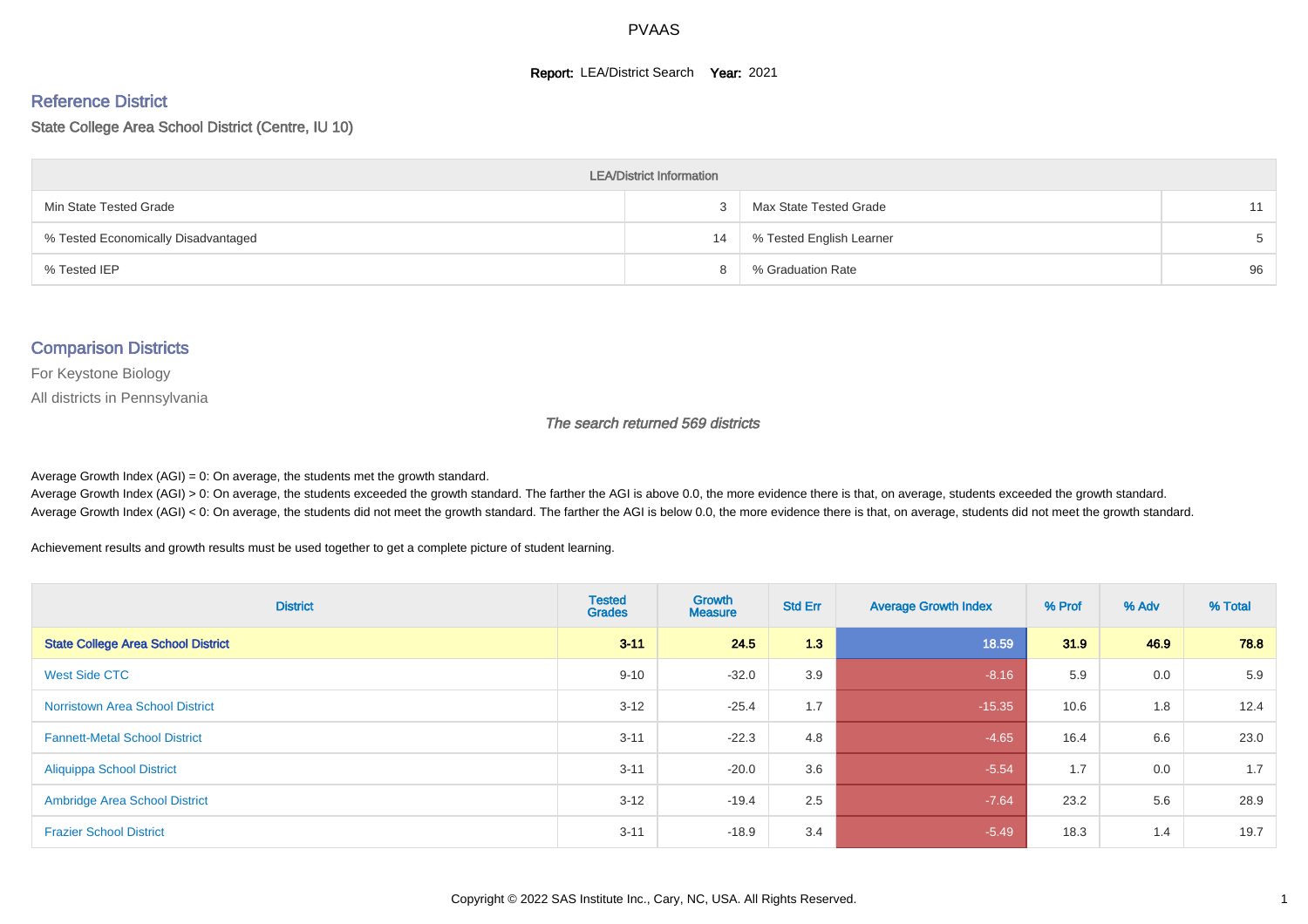| <b>District</b>                                    | <b>Tested</b><br><b>Grades</b> | <b>Growth</b><br><b>Measure</b> | <b>Std Err</b> | <b>Average Growth Index</b> | % Prof | % Adv   | % Total |
|----------------------------------------------------|--------------------------------|---------------------------------|----------------|-----------------------------|--------|---------|---------|
| <b>State College Area School District</b>          | $3 - 11$                       | 24.5                            | 1.3            | 18.59                       | 31.9   | 46.9    | 78.8    |
| <b>Big Beaver Falls Area School District</b>       | $3 - 11$                       | $-17.9$                         | 2.8            | $-6.27$                     | 9.4    | $2.8\,$ | 12.2    |
| <b>Muhlenberg School District</b>                  | $3 - 10$                       | $-17.8$                         | 1.9            | $-9.34$                     | 12.4   | 4.6     | 17.0    |
| <b>York City School District</b>                   | $3 - 12$                       | $-17.7$                         | 1.8            | $-10.05$                    | 3.2    | 0.7     | 3.9     |
| <b>Cheltenham School District</b>                  | $3 - 11$                       | $-17.6$                         | 2.0            | $-8.74$                     | 24.4   | 8.3     | 32.6    |
| Imhotep Institute Charter High School              | $9 - 11$                       | $-17.6$                         | 5.8            | $-3.03$                     | 15.4   | 0.0     | 15.4    |
| <b>Williamsburg Community School District</b>      | $3 - 11$                       | $-16.9$                         | 4.1            | $-4.14$                     | 22.4   | 0.0     | 22.4    |
| <b>Allentown City School District</b>              | $3 - 12$                       | $-16.9$                         | 1.4            | $-12.37$                    | 5.9    | 0.4     | 6.3     |
| <b>Chartiers-Houston School District</b>           | $3 - 10$                       | $-16.5$                         | 3.5            | $-4.79$                     | 26.3   | 6.6     | 32.9    |
| Meyersdale Area School District                    | $3 - 11$                       | $-16.1$                         | 3.3            | $-4.94$                     | 20.3   | 5.8     | 26.1    |
| <b>Washington School District</b>                  | $3 - 11$                       | $-15.9$                         | 2.9            | $-5.44$                     | 12.9   | 1.7     | 14.7    |
| <b>North Hills School District</b>                 | $3 - 11$                       | $-15.8$                         | 1.8            | $-8.84$                     | 26.4   | 19.8    | 46.2    |
| La Academia Partnership Charter School             | $6 - 11$                       | $-15.5$                         | 5.7            | $-2.70$                     | 2.3    | 0.0     | 2.3     |
| <b>Turkeyfoot Valley Area School District</b>      | $3 - 12$                       | $-15.4$                         | 5.8            | $-2.66$                     | 3.8    | 3.8     | 7.6     |
| <b>Lincoln Park Performing Arts Charter School</b> | $7 - 11$                       | $-14.9$                         | 2.7            | $-5.45$                     | 39.3   | 8.9     | 48.2    |
| Philadelphia Academy Charter School                | $3 - 11$                       | $-14.7$                         | 2.7            | $-5.42$                     | 21.6   | 3.9     | 25.5    |
| <b>Hanover Area School District</b>                | $3 - 11$                       | $-14.7$                         | 4.7            | $-3.13$                     | 12.1   | 3.0     | 15.2    |
| <b>Executive Education Academy Charter School</b>  | $3 - 10$                       | $-14.6$                         | 3.0            | $-4.81$                     | 8.5    | 1.2     | 9.8     |
| <b>Shade-Central City School District</b>          | $3 - 11$                       | $-14.6$                         | 4.0            | $-3.68$                     | 9.6    | 0.0     | 9.6     |
| <b>Northwestern School District</b>                | $3 - 11$                       | $-14.6$                         | 3.2            | $-4.51$                     | 32.5   | 13.7    | 46.2    |
| <b>Butler Area School District</b>                 | $3 - 11$                       | $-14.1$                         | 1.5            | $-9.60$                     | 26.4   | 11.1    | 37.5    |
| <b>Greater Latrobe School District</b>             | $3 - 11$                       | $-14.1$                         | 2.0            | $-7.14$                     | 41.0   | 12.6    | 53.6    |
| <b>California Area School District</b>             | $3 - 10$                       | $-13.7$                         | 4.5            | $-3.06$                     | 41.7   | 16.7    | 58.3    |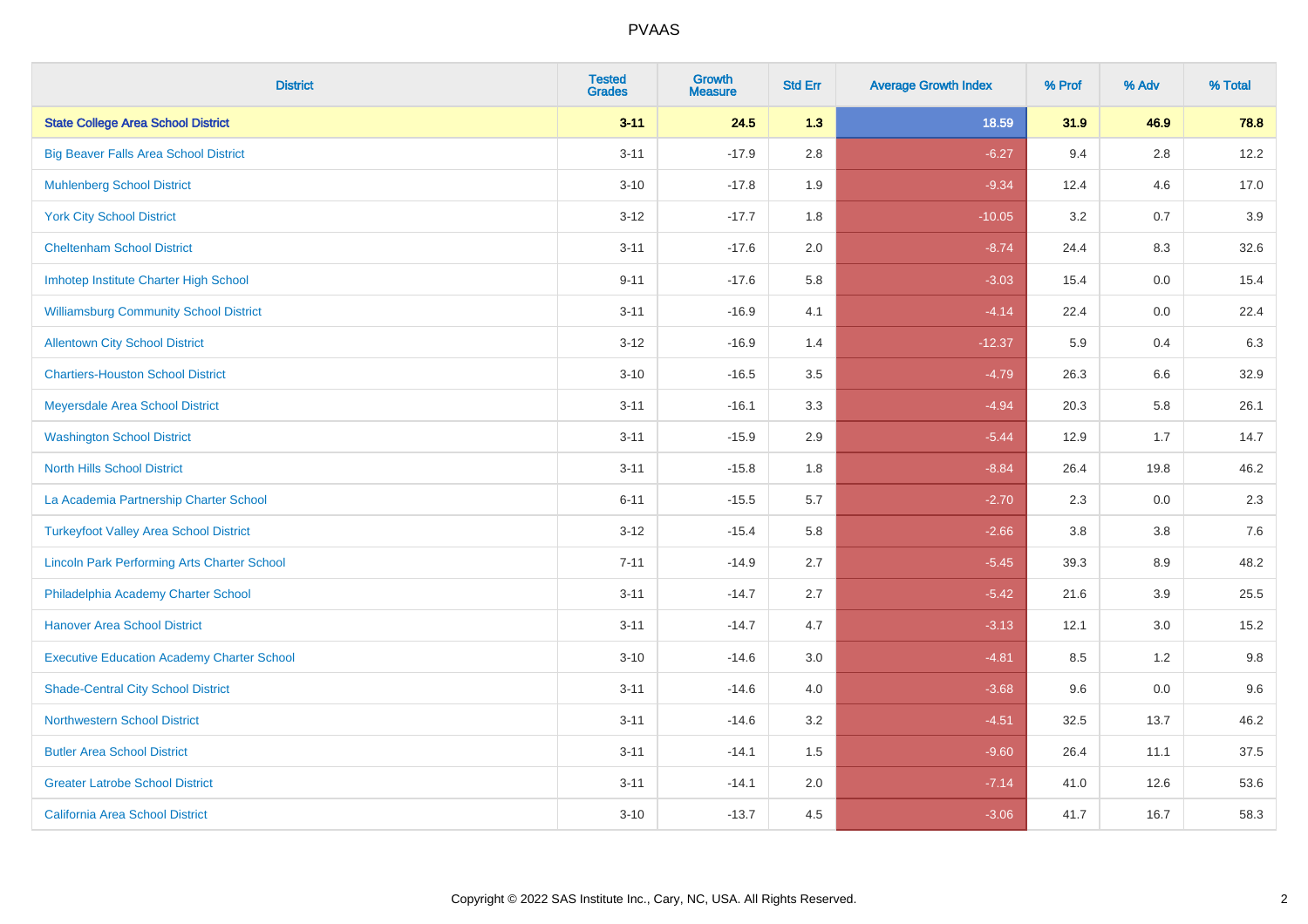| <b>District</b>                                | <b>Tested</b><br><b>Grades</b> | <b>Growth</b><br><b>Measure</b> | <b>Std Err</b> | <b>Average Growth Index</b> | % Prof | % Adv   | % Total |
|------------------------------------------------|--------------------------------|---------------------------------|----------------|-----------------------------|--------|---------|---------|
| <b>State College Area School District</b>      | $3 - 11$                       | 24.5                            | 1.3            | 18.59                       | 31.9   | 46.9    | 78.8    |
| <b>New Castle Area School District</b>         | $3 - 12$                       | $-13.6$                         | 2.3            | $-5.99$                     | 17.6   | 2.0     | 19.5    |
| <b>Central Fulton School District</b>          | $3 - 11$                       | $-13.3$                         | 3.2            | $-4.20$                     | 18.1   | 9.7     | 27.8    |
| <b>Panther Valley School District</b>          | $3 - 12$                       | $-13.3$                         | $3.2\,$        | $-4.10$                     | 31.5   | 4.1     | 35.6    |
| <b>Greenville Area School District</b>         | $3 - 11$                       | $-13.2$                         | 3.0            | $-4.45$                     | 32.1   | 4.6     | 36.7    |
| Morrisville Borough School District            | $3 - 11$                       | $-13.1$                         | 3.7            | $-3.52$                     | 4.9    | 1.6     | 6.6     |
| <b>Tussey Mountain School District</b>         | $3 - 12$                       | $-13.0$                         | 3.3            | $-3.93$                     | 11.1   | $3.2\,$ | 14.3    |
| <b>Riverview School District</b>               | $3 - 11$                       | $-13.0$                         | 4.0            | $-3.29$                     | 43.1   | 7.8     | 51.0    |
| <b>Pittsburgh School District</b>              | $3 - 11$                       | $-13.0$                         | 1.1            | $-12.25$                    | 16.1   | 6.5     | 22.6    |
| <b>Tacony Academy Charter School</b>           | $3 - 11$                       | $-12.9$                         | 3.3            | $-3.90$                     | 8.6    | 1.4     | 10.0    |
| <b>Central Cambria School District</b>         | $3 - 11$                       | $-12.7$                         | 2.3            | $-5.61$                     | 19.4   | 7.4     | 26.9    |
| <b>Neshannock Township School District</b>     | $3 - 10$                       | $-12.5$                         | 2.7            | $-4.73$                     | 29.0   | 13.0    | 42.0    |
| <b>Ellwood City Area School District</b>       | $3 - 11$                       | $-12.5$                         | 3.1            | $-4.00$                     | 26.7   | 8.7     | 35.4    |
| <b>Southmoreland School District</b>           | $3 - 11$                       | $-12.5$                         | 3.1            | $-4.04$                     | 33.3   | 15.5    | 48.8    |
| <b>Wilkes-Barre Area School District</b>       | $3 - 11$                       | $-12.4$                         | 2.4            | $-5.18$                     | 14.2   | 3.7     | 17.9    |
| <b>Hanover Public School District</b>          | $3 - 11$                       | $-12.4$                         | 2.7            | $-4.50$                     | 22.7   | 6.2     | 28.9    |
| <b>Girard School District</b>                  | $3 - 11$                       | $-12.3$                         | 2.6            | $-4.76$                     | 29.7   | 18.9    | 48.6    |
| <b>Dunmore School District</b>                 | $3 - 11$                       | $-12.2$                         | 2.7            | $-4.51$                     | 15.0   | 5.3     | 20.4    |
| <b>Mcguffey School District</b>                | $3 - 11$                       | $-12.1$                         | 3.0            | $-4.06$                     | 12.8   | 5.9     | 18.6    |
| Jefferson-Morgan School District               | $3 - 10$                       | $-12.0$                         | 3.9            | $-3.09$                     | 28.6   | 6.1     | 34.7    |
| <b>West Mifflin Area School District</b>       | $3 - 12$                       | $-11.9$                         | 2.5            | $-4.77$                     | 15.9   | 4.0     | 19.9    |
| <b>Windber Area School District</b>            | $3 - 11$                       | $-11.9$                         | 3.0            | $-3.94$                     | 41.0   | 10.3    | 51.3    |
| Lehigh Valley Charter High School For The Arts | $9 - 10$                       | $-11.8$                         | 2.5            | $-4.76$                     | 28.9   | 5.7     | 34.6    |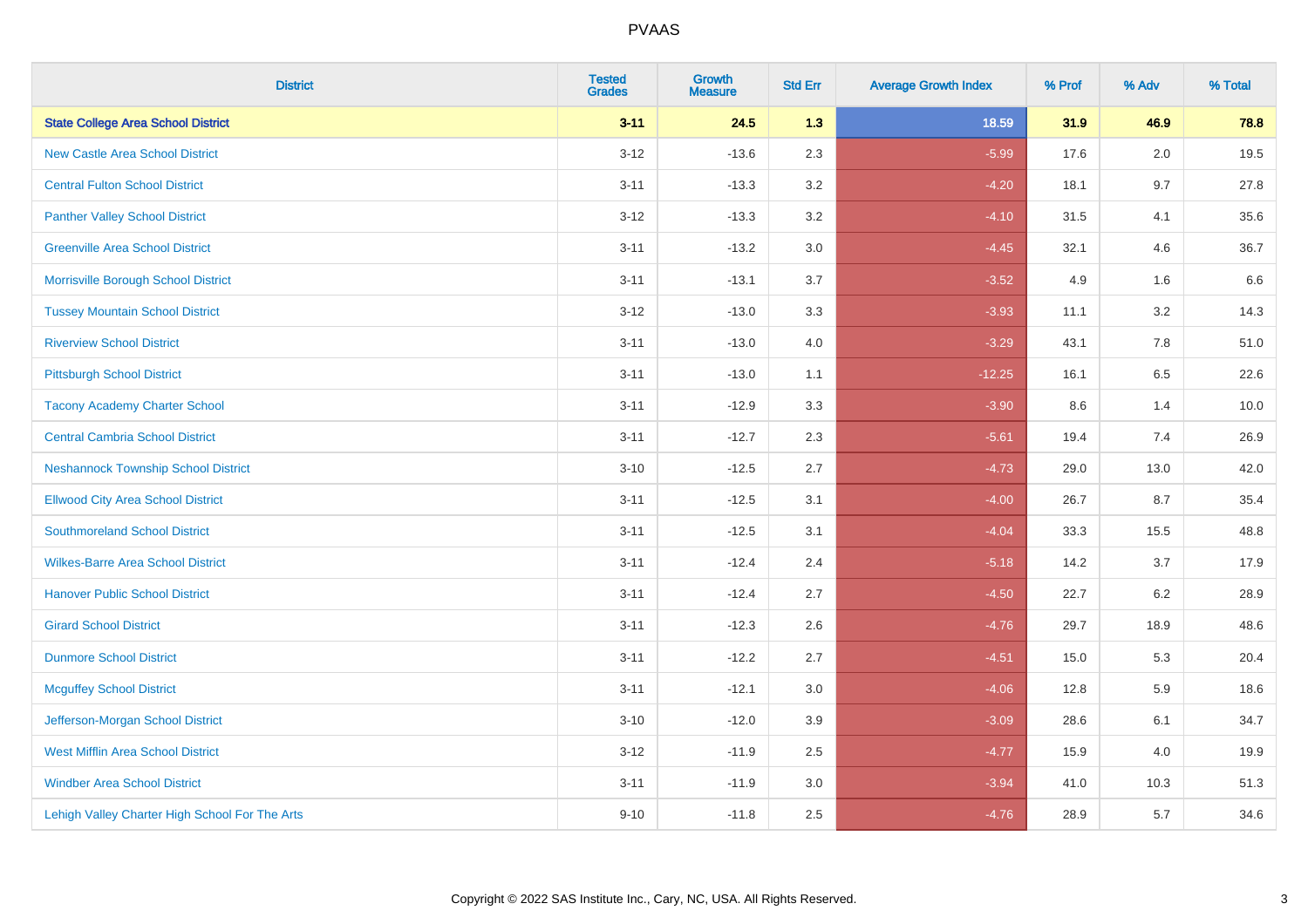| <b>District</b>                               | <b>Tested</b><br><b>Grades</b> | <b>Growth</b><br><b>Measure</b> | <b>Std Err</b> | <b>Average Growth Index</b> | % Prof | % Adv   | % Total |
|-----------------------------------------------|--------------------------------|---------------------------------|----------------|-----------------------------|--------|---------|---------|
| <b>State College Area School District</b>     | $3 - 11$                       | 24.5                            | 1.3            | 18.59                       | 31.9   | 46.9    | 78.8    |
| <b>Derry Area School District</b>             | $3 - 11$                       | $-11.8$                         | 2.6            | $-4.53$                     | 34.8   | 6.1     | 40.9    |
| <b>Moniteau School District</b>               | $3 - 11$                       | $-11.8$                         | 2.9            | $-4.07$                     | 22.6   | $5.0\,$ | 27.6    |
| Jefferson County-Dubois AVTS                  | $9 - 11$                       | $-11.7$                         | 3.1            | $-3.72$                     | 17.6   | 2.8     | 20.4    |
| <b>Williamsport Area School District</b>      | $3 - 11$                       | $-11.7$                         | 1.4            | $-8.29$                     | 18.2   | 10.5    | 28.7    |
| <b>Forbes Road School District</b>            | $3 - 11$                       | $-11.5$                         | 4.7            | $-2.43$                     | 23.1   | 10.3    | 33.3    |
| <b>Old Forge School District</b>              | $3 - 12$                       | $-11.3$                         | 3.1            | $-3.62$                     | 28.6   | 13.2    | 41.8    |
| <b>Burgettstown Area School District</b>      | $3 - 11$                       | $-11.2$                         | 3.2            | $-3.46$                     | 16.0   | 2.7     | 18.7    |
| <b>Mid Valley School District</b>             | $3 - 10$                       | $-11.1$                         | 2.7            | $-4.07$                     | 28.3   | 8.1     | 36.4    |
| Lackawanna Trail School District              | $3 - 10$                       | $-11.0$                         | 3.3            | $-3.35$                     | 13.1   | 18.0    | 31.2    |
| <b>York Co School Of Technology</b>           | $9 - 12$                       | $-10.9$                         | 1.6            | $-6.79$                     | 22.6   | 4.0     | 26.6    |
| <b>East Lycoming School District</b>          | $3 - 11$                       | $-10.9$                         | 2.1            | $-5.08$                     | 22.5   | 8.2     | 30.8    |
| Jim Thorpe Area School District               | $3 - 11$                       | $-10.9$                         | 2.4            | $-4.48$                     | 19.5   | 6.0     | 25.5    |
| <b>Ligonier Valley School District</b>        | $3 - 11$                       | $-10.8$                         | 3.1            | $-3.43$                     | 34.1   | 5.8     | 39.9    |
| <b>General Mclane School District</b>         | $3 - 11$                       | $-10.7$                         | 2.4            | $-4.40$                     | 34.0   | 15.6    | 49.6    |
| <b>Mohawk Area School District</b>            | $3 - 11$                       | $-10.5$                         | 2.8            | $-3.75$                     | 35.1   | 10.6    | 45.7    |
| <b>Kennett Consolidated School District</b>   | $3 - 11$                       | $-10.4$                         | 1.7            | $-6.27$                     | 28.7   | 14.0    | 42.7    |
| <b>Commodore Perry School District</b>        | $3 - 11$                       | $-10.4$                         | 4.5            | $-2.30$                     | 29.4   | 5.9     | 35.3    |
| <b>Hempfield Area School District</b>         | $3 - 12$                       | $-10.2$                         | 1.6            | $-6.37$                     | 28.1   | 19.2    | 47.3    |
| <b>Scranton School District</b>               | $3 - 12$                       | $-10.1$                         | 2.5            | $-4.04$                     | 20.0   | 7.7     | 27.7    |
| <b>Milton Area School District</b>            | $3 - 11$                       | $-10.1$                         | $2.5\,$        | $-4.04$                     | 23.0   | 11.3    | 34.2    |
| <b>Lancaster School District</b>              | $3 - 12$                       | $-10.0$                         | 1.4            | $-7.22$                     | 9.0    | 3.9     | 12.8    |
| <b>Clarion-Limestone Area School District</b> | $3 - 12$                       | $-10.0$                         | 3.6            | $-2.76$                     | 28.3   | 20.0    | 48.3    |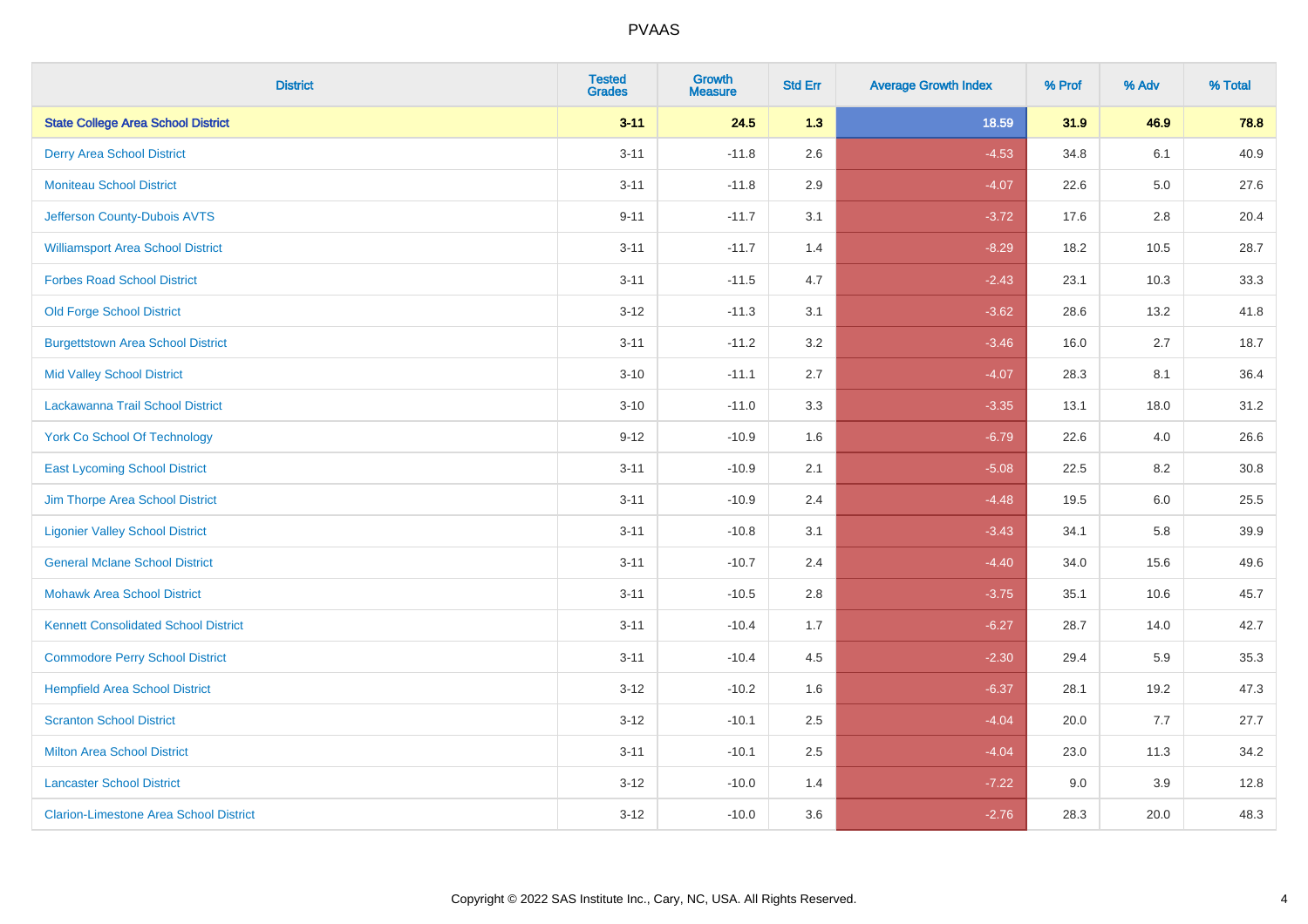| <b>District</b>                                | <b>Tested</b><br><b>Grades</b> | <b>Growth</b><br><b>Measure</b> | <b>Std Err</b> | <b>Average Growth Index</b> | % Prof | % Adv   | % Total |
|------------------------------------------------|--------------------------------|---------------------------------|----------------|-----------------------------|--------|---------|---------|
| <b>State College Area School District</b>      | $3 - 11$                       | 24.5                            | 1.3            | 18.59                       | 31.9   | 46.9    | 78.8    |
| <b>Deer Lakes School District</b>              | $3 - 11$                       | $-10.0$                         | 2.5            | $-4.02$                     | 27.7   | $9.9\,$ | 37.6    |
| <b>Lawrence County CTC</b>                     | $10 - 11$                      | $-9.8$                          | 3.7            | $-2.68$                     | 7.3    | 0.0     | 7.3     |
| <b>Big Spring School District</b>              | $3 - 11$                       | $-9.8$                          | 2.3            | $-4.32$                     | 23.6   | 12.9    | 36.5    |
| <b>West York Area School District</b>          | $3 - 12$                       | $-9.8$                          | 2.7            | $-3.57$                     | 21.9   | 10.9    | 32.8    |
| Mastery Charter School - Gratz Campus          | $7 - 10$                       | $-9.5$                          | 4.6            | $-2.09$                     | 0.0    | 3.4     | 3.4     |
| <b>Jamestown Area School District</b>          | $3 - 11$                       | $-9.5$                          | 4.1            | $-2.33$                     | 41.5   | 4.9     | 46.3    |
| <b>Antietam School District</b>                | $3 - 10$                       | $-9.5$                          | 3.7            | $-2.57$                     | 20.9   | 1.5     | 22.4    |
| <b>Coatesville Area School District</b>        | $3 - 11$                       | $-9.5$                          | 1.6            | $-5.81$                     | 12.8   | 3.3     | 16.2    |
| <b>Plum Borough School District</b>            | $3 - 11$                       | $-9.4$                          | 2.4            | $-3.98$                     | 32.9   | 27.4    | 60.4    |
| Insight PA Cyber Charter School                | $3 - 11$                       | $-9.4$                          | 5.8            | $-1.62$                     | 25.6   | 4.6     | 30.2    |
| <b>Western Beaver County School District</b>   | $3 - 11$                       | $-9.3$                          | 4.2            | $-2.20$                     | 45.1   | 3.9     | 49.0    |
| <b>Carbon Career &amp; Technical Institute</b> | $9 - 11$                       | $-9.3$                          | 3.2            | $-2.92$                     | 19.6   | 2.2     | 21.7    |
| <b>Chartiers Valley School District</b>        | $3 - 11$                       | $-9.1$                          | 2.1            | $-4.23$                     | 20.7   | 17.4    | 38.0    |
| <b>South Park School District</b>              | $3 - 11$                       | $-8.8$                          | 2.5            | $-3.46$                     | 28.1   | 17.0    | 45.2    |
| <b>Grove City Area School District</b>         | $3 - 12$                       | $-8.8$                          | 2.3            | $-3.89$                     | 25.6   | 16.4    | 42.0    |
| <b>Trinity Area School District</b>            | $3 - 11$                       | $-8.7$                          | 1.8            | $-4.87$                     | 20.9   | 9.8     | 30.8    |
| <b>Union City Area School District</b>         | $3 - 12$                       | $-8.7$                          | 3.3            | $-2.59$                     | 29.7   | 10.9    | 40.6    |
| <b>Shanksville-Stonycreek School District</b>  | $3 - 10$                       | $-8.6$                          | 5.5            | $-1.55$                     | 17.6   | 23.5    | 41.2    |
| Southern Columbia Area School District         | $3 - 11$                       | $-8.5$                          | 3.0            | $-2.83$                     | 30.5   | 12.8    | 43.3    |
| <b>Interboro School District</b>               | $3 - 12$                       | $-8.4$                          | 2.0            | $-4.27$                     | 27.6   | 6.4     | 34.1    |
| <b>Montoursville Area School District</b>      | $3 - 12$                       | $-8.4$                          | 2.6            | $-3.17$                     | 38.8   | 18.2    | 57.0    |
| Salisbury-Elk Lick School District             | $3 - 11$                       | $-8.4$                          | 5.8            | $-1.45$                     | 33.3   | 5.6     | 38.9    |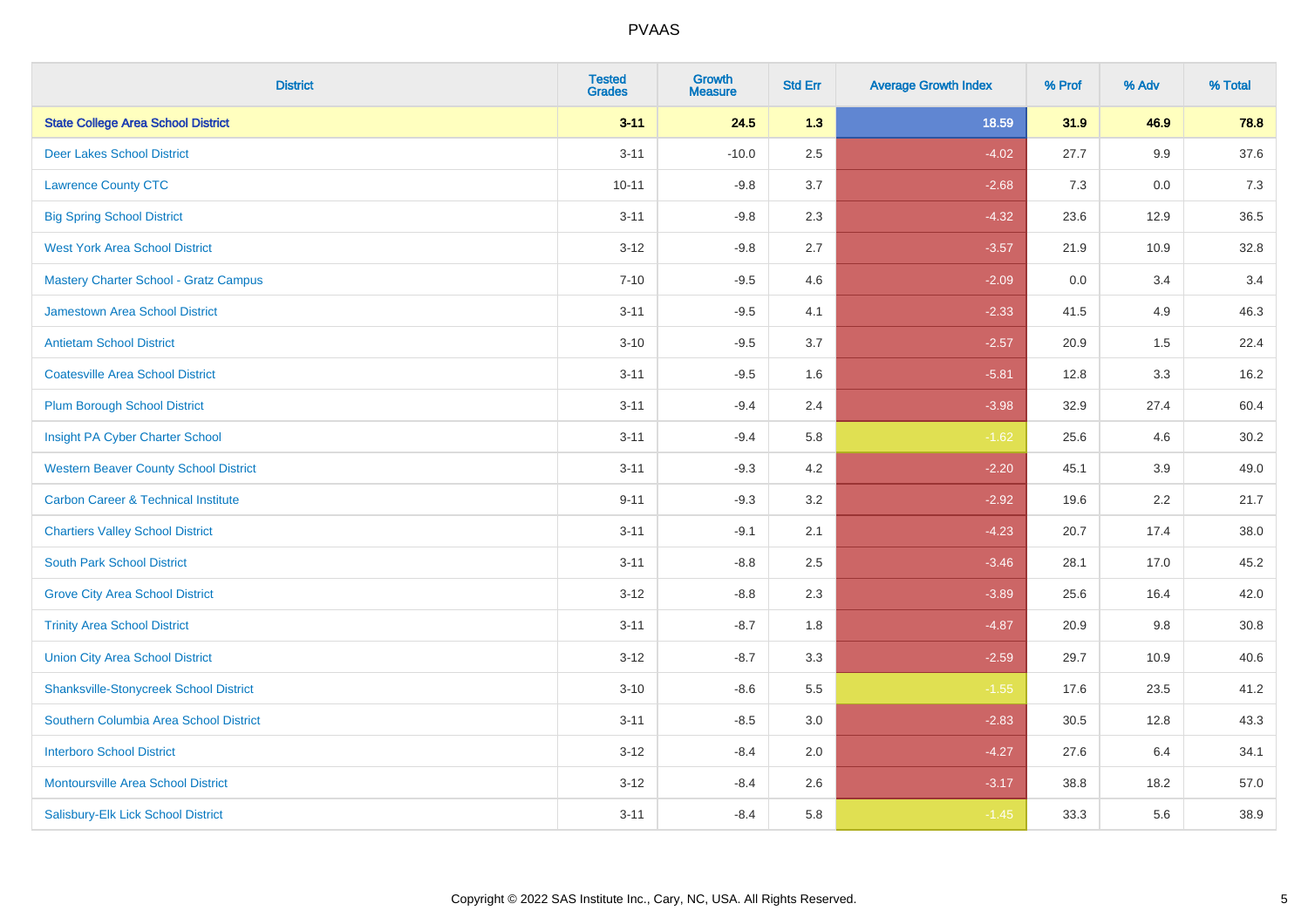| <b>District</b>                                  | <b>Tested</b><br><b>Grades</b> | <b>Growth</b><br><b>Measure</b> | <b>Std Err</b> | <b>Average Growth Index</b> | % Prof | % Adv   | % Total |
|--------------------------------------------------|--------------------------------|---------------------------------|----------------|-----------------------------|--------|---------|---------|
| <b>State College Area School District</b>        | $3 - 11$                       | 24.5                            | 1.3            | 18.59                       | 31.9   | 46.9    | 78.8    |
| <b>Shikellamy School District</b>                | $3 - 10$                       | $-8.3$                          | 2.4            | $-3.42$                     | 20.8   | 18.5    | 39.2    |
| <b>Achievement House Charter School</b>          | $7 - 11$                       | $-8.2$                          | 3.6            | $-2.28$                     | 16.7   | 2.8     | 19.4    |
| <b>Pittston Area School District</b>             | $3 - 11$                       | $-8.2$                          | 2.2            | $-3.75$                     | 26.7   | 14.8    | 41.5    |
| <b>West Greene School District</b>               | $3 - 11$                       | $-8.1$                          | 3.9            | $-2.08$                     | 31.0   | 11.9    | 42.9    |
| Boys Latin Of Philadelphia Charter School        | $6 - 12$                       | $-8.0$                          | 2.7            | $-3.02$                     | 1.4    | 0.0     | 1.4     |
| <b>Jenkintown School District</b>                | $3 - 11$                       | $-7.9$                          | 4.1            | $-1.92$                     | 34.1   | 27.3    | 61.4    |
| <b>Mount Carmel Area School District</b>         | $3 - 11$                       | $-7.9$                          | 2.3            | $-3.38$                     | 18.2   | 4.4     | 22.6    |
| Philadelphia City School District                | $3 - 12$                       | $-7.8$                          | 0.6            | $-13.43$                    | 16.4   | 6.5     | 22.9    |
| <b>Somerset Area School District</b>             | $3 - 11$                       | $-7.6$                          | 2.4            | $-3.17$                     | 21.0   | 14.5    | 35.5    |
| Octorara Area School District                    | $3 - 11$                       | $-7.5$                          | 3.2            | $-2.35$                     | 26.1   | 17.0    | 43.2    |
| <b>Redbank Valley School District</b>            | $3 - 11$                       | $-7.5$                          | 3.1            | $-2.41$                     | 12.4   | 10.6    | 23.1    |
| <b>Blairsville-Saltsburg School District</b>     | $3 - 11$                       | $-7.5$                          | 2.8            | $-2.67$                     | 20.1   | $8.2\,$ | 28.3    |
| <b>Bristol Township School District</b>          | $3 - 11$                       | $-7.4$                          | 1.4            | $-5.32$                     | 13.8   | 4.6     | 18.4    |
| <b>West Middlesex Area School District</b>       | $3 - 10$                       | $-7.4$                          | 3.5            | $-2.11$                     | 32.0   | 9.6     | 41.6    |
| <b>Lincoln Leadership Academy Charter School</b> | $3 - 12$                       | $-7.4$                          | 3.7            | $-1.99$                     | 6.4    | 2.1     | 8.5     |
| Catasauqua Area School District                  | $3 - 12$                       | $-7.3$                          | 2.8            | $-2.58$                     | 27.1   | 11.2    | 38.3    |
| <b>Innovative Arts Academy Charter School</b>    | $6 - 11$                       | $-7.2$                          | 2.5            | $-2.83$                     | 2.0    | 0.0     | 2.0     |
| <b>Keystone Oaks School District</b>             | $3 - 11$                       | $-7.2$                          | 2.3            | $-3.14$                     | 30.0   | 11.1    | 41.0    |
| Karns City Area School District                  | $3 - 11$                       | $-7.2$                          | 2.6            | $-2.71$                     | 26.4   | 20.8    | 47.2    |
| Columbia-Montour AVTS                            | $9 - 10$                       | $-7.1$                          | 2.8            | $-2.52$                     | 19.5   | 3.2     | 22.7    |
| <b>Carmichaels Area School District</b>          | $3 - 10$                       | $-7.0$                          | 3.1            | $-2.30$                     | 17.8   | 9.6     | 27.4    |
| <b>Sto-Rox School District</b>                   | $3 - 10$                       | $-7.0$                          | 3.5            | $-1.99$                     | 3.2    | 0.0     | 3.2     |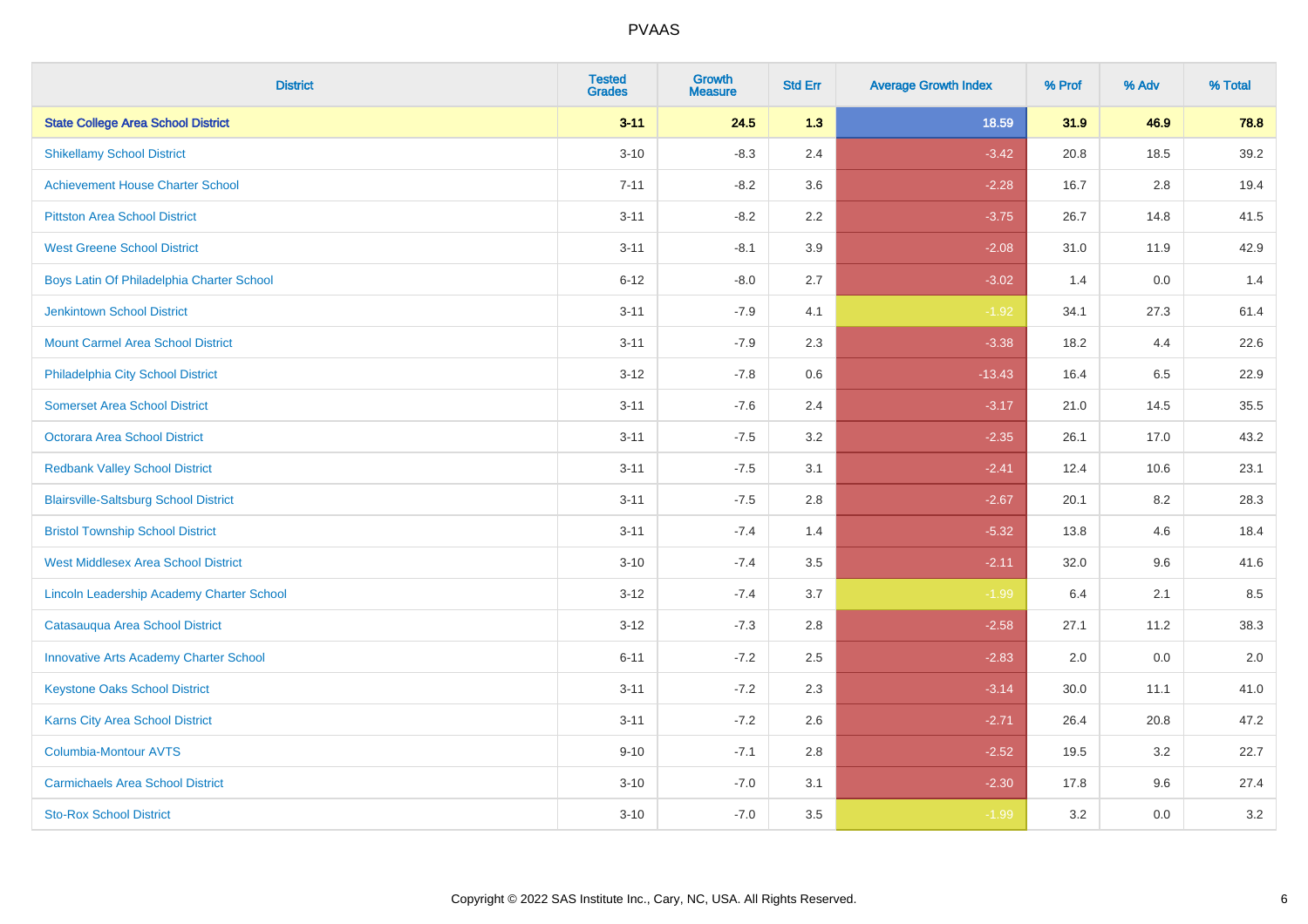| <b>District</b>                                        | <b>Tested</b><br><b>Grades</b> | <b>Growth</b><br><b>Measure</b> | <b>Std Err</b> | <b>Average Growth Index</b> | % Prof | % Adv | % Total |
|--------------------------------------------------------|--------------------------------|---------------------------------|----------------|-----------------------------|--------|-------|---------|
| <b>State College Area School District</b>              | $3 - 11$                       | 24.5                            | 1.3            | 18.59                       | 31.9   | 46.9  | 78.8    |
| <b>Berwick Area School District</b>                    | $3 - 11$                       | $-6.9$                          | 2.4            | $-2.84$                     | 22.3   | 11.5  | 33.8    |
| <b>Richland School District</b>                        | $3 - 11$                       | $-6.9$                          | 2.6            | $-2.63$                     | 40.1   | 20.9  | 61.0    |
| <b>Greensburg Salem School District</b>                | $3 - 11$                       | $-6.9$                          | 2.2            | $-3.06$                     | 30.3   | 13.3  | 43.6    |
| <b>Corry Area School District</b>                      | $3 - 11$                       | $-6.8$                          | 2.3            | $-3.01$                     | 24.0   | 8.8   | 32.8    |
| <b>Greater Nanticoke Area School District</b>          | $3 - 12$                       | $-6.8$                          | 2.6            | $-2.58$                     | 15.2   | 8.9   | 24.1    |
| <b>Millersburg Area School District</b>                | $3 - 11$                       | $-6.6$                          | 3.4            | $-1.92$                     | 24.1   | 10.3  | 34.5    |
| <b>Sharon City School District</b>                     | $3 - 11$                       | $-6.5$                          | 2.3            | $-2.79$                     | 13.1   | 5.0   | 18.1    |
| <b>Keystone Education Center Charter School</b>        | $3 - 12$                       | $-6.5$                          | 5.1            | $-1.28$                     | 0.0    | 0.0   | 0.0     |
| <b>Union Area School District</b>                      | $3 - 11$                       | $-6.5$                          | 3.8            | $-1.70$                     | 30.6   | 12.2  | 42.9    |
| Perseus House Charter School Of Excellence             | $6 - 11$                       | $-6.4$                          | 2.6            | $-2.50$                     | 0.9    | 0.0   | 0.9     |
| <b>East Allegheny School District</b>                  | $3 - 11$                       | $-6.4$                          | 3.0            | $-2.11$                     | 21.0   | 7.4   | 28.4    |
| <b>Conemaugh Valley School District</b>                | $3 - 12$                       | $-6.3$                          | 4.1            | $-1.54$                     | 23.7   | 5.1   | 28.8    |
| <b>Wellsboro Area School District</b>                  | $3 - 11$                       | $-6.3$                          | 3.0            | $-2.08$                     | 24.4   | 13.4  | 37.8    |
| <b>Freedom Area School District</b>                    | $3 - 11$                       | $-6.3$                          | 3.1            | $-2.04$                     | 22.9   | 8.4   | 31.3    |
| <b>Riverside School District</b>                       | $3 - 11$                       | $-6.2$                          | 2.7            | $-2.33$                     | 20.8   | 17.0  | 37.7    |
| <b>Environmental Charter School At Frick Park</b>      | $3-9$                          | $-6.2$                          | 3.7            | $-1.67$                     | 25.9   | 3.4   | 29.3    |
| <b>Avonworth School District</b>                       | $3 - 10$                       | $-6.2$                          | 2.3            | $-2.68$                     | 35.9   | 14.1  | 50.0    |
| <b>Eastern York School District</b>                    | $3 - 11$                       | $-6.2$                          | 2.3            | $-2.70$                     | 27.8   | 18.5  | 46.4    |
| <b>Chester Charter Scholars Academy Charter School</b> | $3 - 12$                       | $-6.2$                          | 3.3            | $-1.88$                     | 2.2    | 0.0   | 2.2     |
| <b>Yough School District</b>                           | $3 - 10$                       | $-6.2$                          | 2.7            | $-2.27$                     | 28.9   | 8.8   | 37.7    |
| <b>Cambria Heights School District</b>                 | $3 - 10$                       | $-6.2$                          | 2.9            | $-2.11$                     | 25.0   | 13.0  | 38.0    |
| <b>Ridgway Area School District</b>                    | $3 - 11$                       | $-6.1$                          | 4.0            | $-1.53$                     | 42.2   | 15.6  | 57.8    |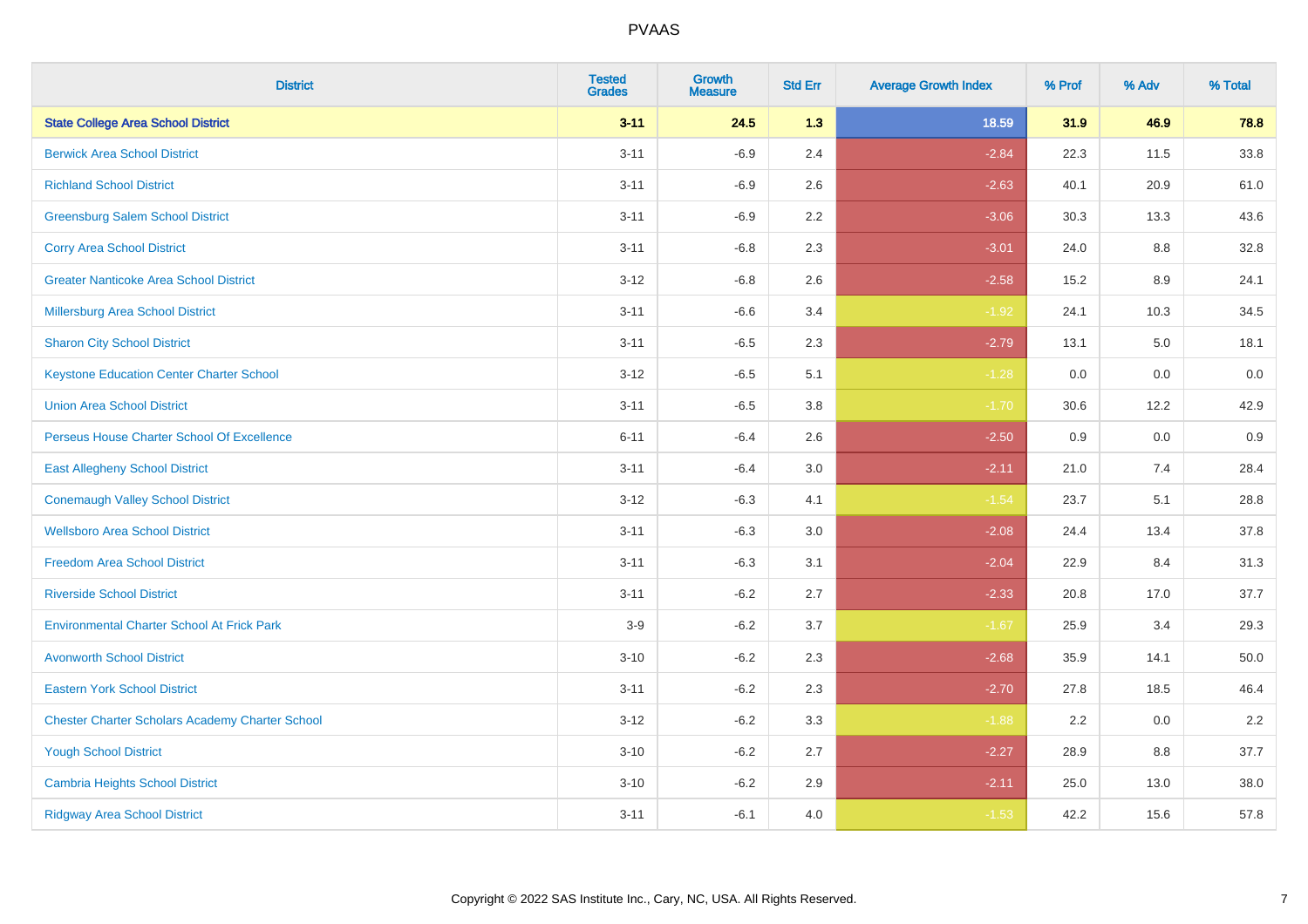| <b>District</b>                                 | <b>Tested</b><br><b>Grades</b> | <b>Growth</b><br><b>Measure</b> | <b>Std Err</b> | <b>Average Growth Index</b> | % Prof | % Adv | % Total |
|-------------------------------------------------|--------------------------------|---------------------------------|----------------|-----------------------------|--------|-------|---------|
| <b>State College Area School District</b>       | $3 - 11$                       | 24.5                            | 1.3            | 18.59                       | 31.9   | 46.9  | 78.8    |
| <b>Montour School District</b>                  | $3 - 11$                       | $-6.1$                          | 2.1            | $-2.95$                     | 31.8   | 23.6  | 55.3    |
| <b>Elk Lake School District</b>                 | $3 - 11$                       | $-6.1$                          | 2.9            | $-2.12$                     | 26.3   | 11.6  | 37.9    |
| Mifflinburg Area School District                | $3 - 11$                       | $-6.0$                          | 2.1            | $-2.87$                     | 32.7   | 13.3  | 46.0    |
| <b>Gettysburg Area School District</b>          | $3 - 11$                       | $-6.0$                          | 2.0            | $-3.02$                     | 28.8   | 19.6  | 48.5    |
| <b>Westinghouse Arts Academy Charter School</b> | $9 - 10$                       | $-6.0$                          | 3.3            | $-1.81$                     | 20.2   | 8.9   | 29.1    |
| Southern Huntingdon County School District      | $3 - 11$                       | $-5.9$                          | 3.4            | $-1.76$                     | 32.8   | 4.9   | 37.7    |
| Lehigh Valley Academy Regional Charter School   | $3 - 11$                       | $-5.9$                          | 3.0            | $-1.98$                     | 20.0   | 7.7   | 27.7    |
| <b>Susquenita School District</b>               | $3 - 11$                       | $-5.9$                          | 2.6            | $-2.28$                     | 30.6   | 13.9  | 44.4    |
| <b>Bristol Borough School District</b>          | $3 - 12$                       | $-5.9$                          | $2.9\,$        | $-2.00$                     | 27.8   | 3.3   | 31.1    |
| New Kensington-Arnold School District           | $3 - 11$                       | $-5.8$                          | 3.2            | $-1.80$                     | 10.8   | 1.2   | 12.0    |
| <b>Montgomery Area School District</b>          | $3 - 11$                       | $-5.8$                          | 3.2            | $-1.83$                     | 25.0   | 11.5  | 36.5    |
| <b>Weatherly Area School District</b>           | $3 - 11$                       | $-5.8$                          | 4.0            | $-1.44$                     | 32.1   | 8.9   | 41.1    |
| <b>Rochester Area School District</b>           | $3 - 11$                       | $-5.7$                          | 3.9            | $-1.45$                     | 14.9   | 2.1   | 17.0    |
| Selinsgrove Area School District                | $3 - 12$                       | $-5.7$                          | 2.1            | $-2.74$                     | 25.4   | 13.9  | 39.2    |
| <b>Harmony Area School District</b>             | $3 - 10$                       | $-5.7$                          | 5.0            | $-1.13$                     | 33.3   | 0.0   | 33.3    |
| Mechanicsburg Area School District              | $3 - 11$                       | $-5.7$                          | 1.6            | $-3.48$                     | 35.1   | 16.0  | 51.2    |
| Renaissance Academy Charter School              | $3 - 11$                       | $-5.6$                          | 3.1            | $-1.79$                     | 28.4   | 18.5  | 46.9    |
| <b>City CHS</b>                                 | $10 - 11$                      | $-5.6$                          | 2.4            | $-2.34$                     | 15.9   | 1.5   | 17.4    |
| <b>Millville Area School District</b>           | $3 - 12$                       | $-5.6$                          | 4.4            | $-1.26$                     | 31.4   | 11.4  | 42.9    |
| <b>Chambersburg Area School District</b>        | $3 - 11$                       | $-5.6$                          | 1.3            | $-4.42$                     | 24.2   | 15.2  | 39.4    |
| <b>Wyoming Valley West School District</b>      | $3 - 11$                       | $-5.5$                          | 2.3            | $-2.38$                     | 22.2   | 9.2   | 31.4    |
| <b>Elizabeth Forward School District</b>        | $3 - 11$                       | $-5.5$                          | 2.5            | $-2.25$                     | 32.2   | 12.8  | 45.0    |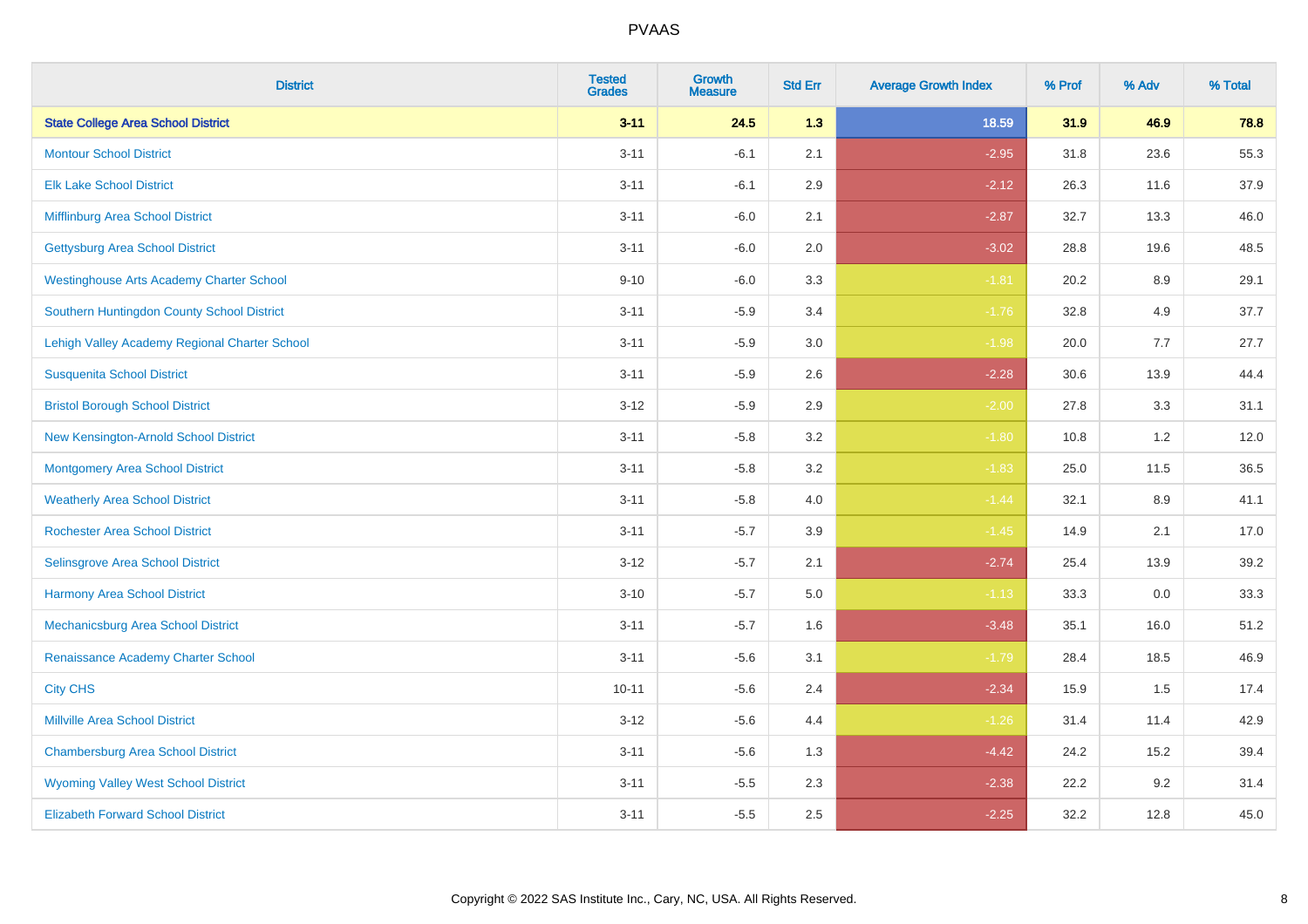| <b>District</b>                                                       | <b>Tested</b><br><b>Grades</b> | <b>Growth</b><br><b>Measure</b> | <b>Std Err</b> | <b>Average Growth Index</b> | % Prof | % Adv | % Total |
|-----------------------------------------------------------------------|--------------------------------|---------------------------------|----------------|-----------------------------|--------|-------|---------|
| <b>State College Area School District</b>                             | $3 - 11$                       | 24.5                            | 1.3            | 18.59                       | 31.9   | 46.9  | 78.8    |
| <b>Wyoming Area School District</b>                                   | $3 - 10$                       | $-5.5$                          | 2.5            | $-2.21$                     | 32.0   | 9.6   | 41.6    |
| <b>Baldwin-Whitehall School District</b>                              | $3 - 11$                       | $-5.5$                          | 1.9            | $-2.93$                     | 32.0   | 14.7  | 46.7    |
| <b>Riverside Beaver County School District</b>                        | $3 - 11$                       | $-5.5$                          | 2.7            | $-2.03$                     | 35.8   | 23.2  | 59.0    |
| <b>Cornell School District</b>                                        | $3 - 11$                       | $-5.5$                          | 4.6            | $-1.20$                     | 11.3   | 3.2   | 14.5    |
| <b>Pottsgrove School District</b>                                     | $3 - 11$                       | $-5.5$                          | 2.0            | $-2.78$                     | 28.6   | 10.3  | 38.8    |
| <b>Mount Pleasant Area School District</b>                            | $3 - 11$                       | $-5.4$                          | 2.3            | $-2.37$                     | 33.3   | 8.7   | 42.0    |
| <b>North East School District</b>                                     | $3 - 11$                       | $-5.3$                          | 2.7            | $-1.97$                     | 31.7   | 24.8  | 56.4    |
| <b>Wissahickon School District</b>                                    | $3 - 10$                       | $-5.3$                          | 1.7            | $-3.14$                     | 27.5   | 29.0  | 56.6    |
| <b>Steelton-Highspire School District</b>                             | $3 - 11$                       | $-5.3$                          | 3.2            | $-1.65$                     | 13.9   | 0.0   | 13.9    |
| <b>Connellsville Area School District</b>                             | $3 - 11$                       | $-5.3$                          | 2.0            | $-2.67$                     | 24.2   | 5.0   | 29.1    |
| Schuylkill Haven Area School District                                 | $3 - 11$                       | $-5.3$                          | 2.7            | $-1.96$                     | 22.2   | 11.6  | 33.8    |
| <b>Central Dauphin School District</b>                                | $3 - 11$                       | $-5.2$                          | 1.2            | $-4.24$                     | 29.3   | 8.7   | 38.0    |
| <b>Carlisle Area School District</b>                                  | $3 - 11$                       | $-5.2$                          | 1.7            | $-2.99$                     | 28.0   | 19.3  | 47.3    |
| <b>Moshannon Valley School District</b>                               | $3 - 10$                       | $-5.1$                          | 4.6            | $-1.12$                     | 25.0   | 12.5  | 37.5    |
| <b>Southern Fulton School District</b>                                | $3 - 11$                       | $-5.1$                          | 4.0            | $-1.29$                     | 21.7   | 13.0  | 34.8    |
| Preparatory Charter School Of Mathematics, Science, Tech, And Careers | $9 - 10$                       | $-5.1$                          | 2.5            | $-2.03$                     | 6.3    | 1.4   | 7.7     |
| <b>Propel Charter School-Homestead</b>                                | $3 - 11$                       | $-5.0$                          | 3.9            | $-1.27$                     | 7.3    | 0.0   | 7.3     |
| <b>Northeast Bradford School District</b>                             | $3 - 10$                       | $-5.0$                          | 3.7            | $-1.35$                     | 30.6   | 4.8   | 35.5    |
| <b>Canon-Mcmillan School District</b>                                 | $3 - 11$                       | $-5.0$                          | 1.5            | $-3.25$                     | 30.8   | 28.5  | 59.3    |
| <b>Titusville Area School District</b>                                | $3 - 11$                       | $-5.0$                          | 2.5            | $-1.98$                     | 26.5   | 6.8   | 33.3    |
| <b>Cameron County School District</b>                                 | $3 - 12$                       | $-5.0$                          | 4.4            | $-1.12$                     | 34.9   | 4.8   | 39.7    |
| <b>Pottsville Area School District</b>                                | $3 - 12$                       | $-4.9$                          | 2.1            | $-2.36$                     | 21.8   | 7.9   | 29.6    |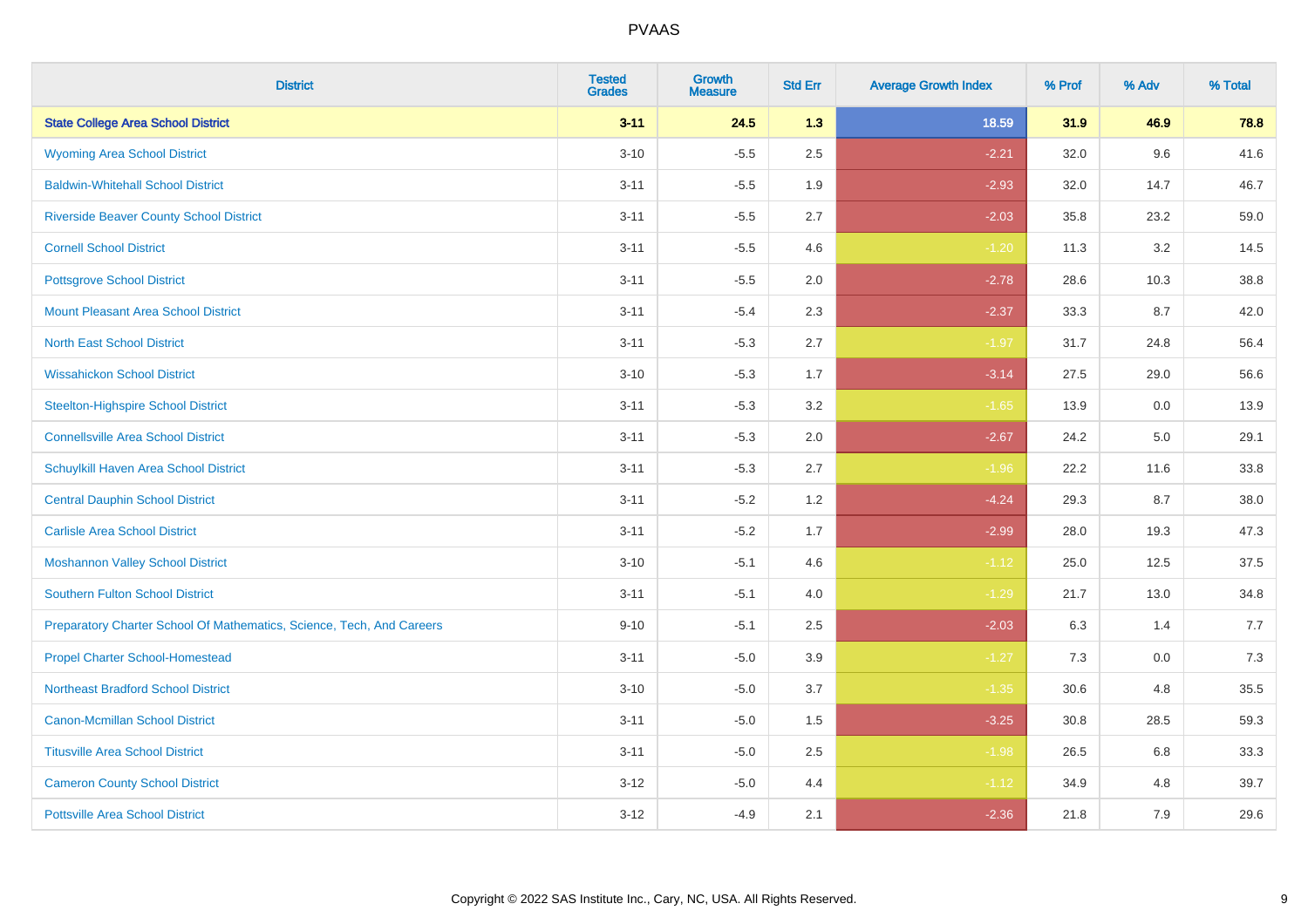| <b>District</b>                              | <b>Tested</b><br><b>Grades</b> | <b>Growth</b><br><b>Measure</b> | <b>Std Err</b> | <b>Average Growth Index</b> | % Prof | % Adv   | % Total |
|----------------------------------------------|--------------------------------|---------------------------------|----------------|-----------------------------|--------|---------|---------|
| <b>State College Area School District</b>    | $3 - 11$                       | 24.5                            | 1.3            | 18.59                       | 31.9   | 46.9    | 78.8    |
| East Stroudsburg Area School District        | $3 - 11$                       | $-4.9$                          | 1.4            | $-3.38$                     | 22.7   | 12.5    | 35.2    |
| <b>North Schuylkill School District</b>      | $3 - 11$                       | $-4.7$                          | 2.2            | $-2.16$                     | 20.2   | 11.7    | 31.9    |
| <b>Troy Area School District</b>             | $3 - 10$                       | $-4.7$                          | 3.2            | $-1.46$                     | 22.8   | 16.5    | 39.2    |
| <b>Shenandoah Valley School District</b>     | $3 - 11$                       | $-4.5$                          | 3.5            | $-1.29$                     | 14.3   | 0.0     | 14.3    |
| <b>Susquehanna Community School District</b> | $3 - 11$                       | $-4.5$                          | 3.8            | $-1.19$                     | 31.9   | 8.8     | 40.7    |
| <b>Penn Cambria School District</b>          | $3 - 11$                       | $-4.5$                          | 2.4            | $-1.86$                     | 27.3   | 15.8    | 43.2    |
| <b>Erie City School District</b>             | $3 - 12$                       | $-4.5$                          | 1.4            | $-3.09$                     | 13.4   | 6.7     | 20.1    |
| <b>Bethlehem Area School District</b>        | $3 - 11$                       | $-4.5$                          | 1.1            | $-3.91$                     | 20.4   | 11.3    | 31.7    |
| <b>Bethel Park School District</b>           | $3 - 11$                       | $-4.4$                          | 1.7            | $-2.62$                     | 40.1   | 27.3    | 67.4    |
| <b>Governor Mifflin School District</b>      | $3 - 11$                       | $-4.4$                          | 1.6            | $-2.69$                     | 30.3   | 7.7     | 38.0    |
| Pocono Mountain School District              | $3 - 12$                       | $-4.3$                          | 1.8            | $-2.43$                     | 35.5   | 17.1    | 52.6    |
| <b>Quakertown Community School District</b>  | $3 - 12$                       | $-4.3$                          | $1.5$          | $-2.79$                     | 33.8   | 20.1    | 53.8    |
| <b>Charleroi School District</b>             | $3 - 11$                       | $-4.3$                          | 2.7            | $-1.55$                     | 22.2   | 15.9    | 38.1    |
| <b>Woodland Hills School District</b>        | $3 - 12$                       | $-4.2$                          | 2.5            | $-1.66$                     | 10.1   | 1.4     | 11.5    |
| Urban Pathways 6-12 Charter School           | $6 - 11$                       | $-4.1$                          | 5.7            | $-0.72$                     | 0.0    | $0.0\,$ | $0.0\,$ |
| <b>Southern Lehigh School District</b>       | $3 - 11$                       | $-4.1$                          | 2.1            | $-1.94$                     | 39.3   | 28.0    | 67.2    |
| <b>Kiski Area School District</b>            | $3 - 11$                       | $-4.0$                          | 2.0            | $-1.99$                     | 23.1   | 18.2    | 41.3    |
| <b>Towanda Area School District</b>          | $3 - 11$                       | $-4.0$                          | 2.6            | $-1.52$                     | 24.8   | 9.9     | 34.8    |
| <b>Valley Grove School District</b>          | $3 - 10$                       | $-4.0$                          | 5.5            | $-0.72$                     | 68.4   | 15.8    | 84.2    |
| <b>Springfield Township School District</b>  | $3 - 11$                       | $-3.9$                          | 3.1            | $-1.27$                     | 37.2   | 30.8    | 68.1    |
| <b>Monessen City School District</b>         | $3 - 10$                       | $-3.9$                          | 5.6            | $-0.69$                     | 21.0   | 10.5    | 31.6    |
| <b>Dauphin County Technical School</b>       | $9 - 11$                       | $-3.9$                          | 2.3            | $-1.67$                     | 18.3   | 11.1    | 29.3    |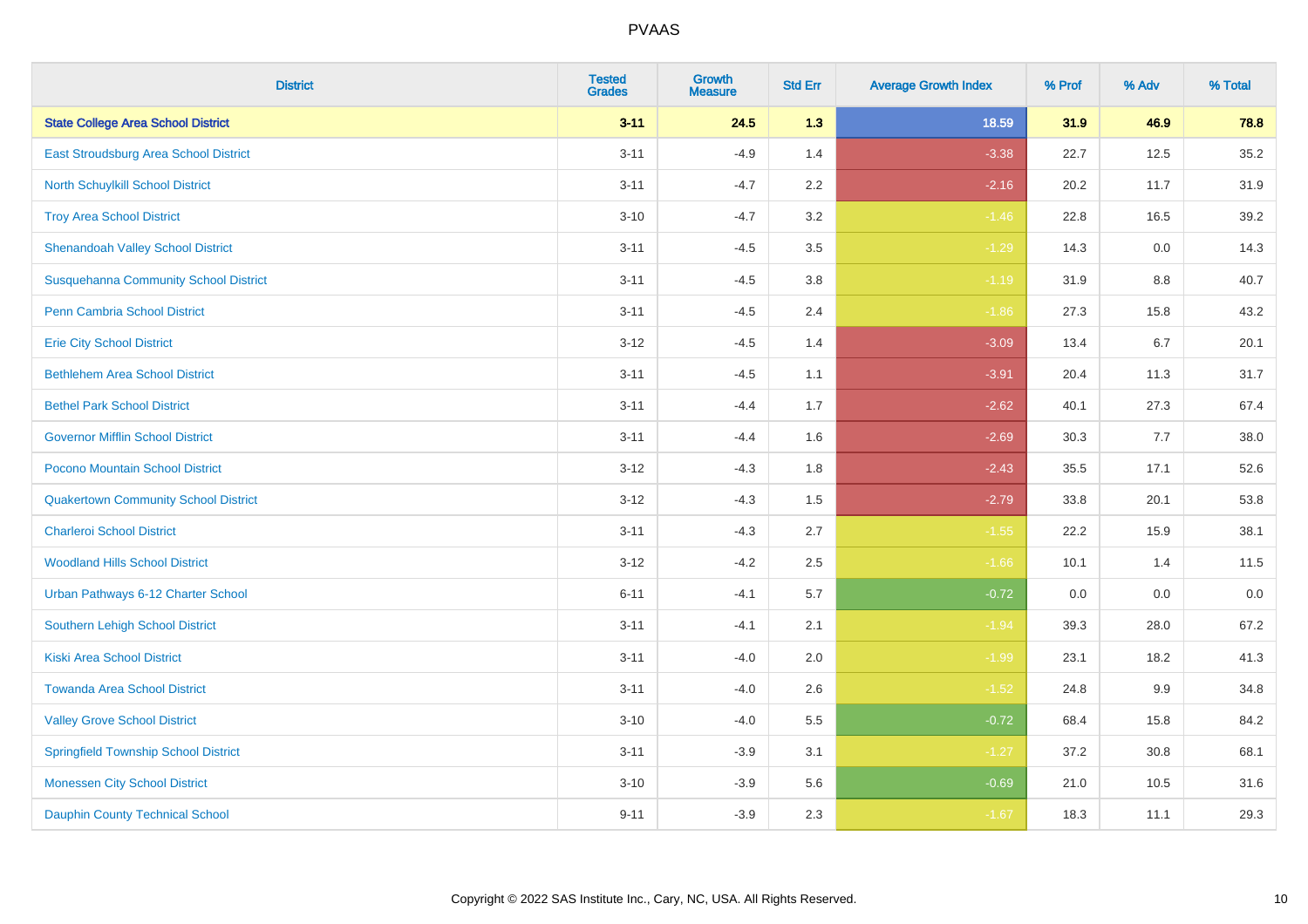| <b>District</b>                                         | <b>Tested</b><br><b>Grades</b> | <b>Growth</b><br><b>Measure</b> | <b>Std Err</b> | <b>Average Growth Index</b> | % Prof | % Adv   | % Total |
|---------------------------------------------------------|--------------------------------|---------------------------------|----------------|-----------------------------|--------|---------|---------|
| <b>State College Area School District</b>               | $3 - 11$                       | 24.5                            | 1.3            | 18.59                       | 31.9   | 46.9    | 78.8    |
| <b>Slippery Rock Area School District</b>               | $3 - 11$                       | $-3.8$                          | 2.5            | $-1.56$                     | 30.8   | 21.9    | 52.7    |
| <b>Universal Audenried Charter School</b>               | $9 - 11$                       | $-3.8$                          | 2.5            | $-1.53$                     | 3.0    | 0.5     | 3.5     |
| <b>Laurel Highlands School District</b>                 | $3 - 11$                       | $-3.8$                          | 2.3            | $-1.63$                     | 20.9   | 14.6    | 35.4    |
| <b>Franklin Area School District</b>                    | $3 - 11$                       | $-3.7$                          | 2.6            | $-1.43$                     | 30.5   | 5.9     | 36.4    |
| <b>Parkland School District</b>                         | $3 - 11$                       | $-3.7$                          | 1.2            | $-3.17$                     | 31.4   | 30.6    | 62.0    |
| <b>Chester-Upland School District</b>                   | $3 - 11$                       | $-3.6$                          | 2.6            | $-1.38$                     | 1.6    | $0.0\,$ | 1.6     |
| <b>Sugar Valley Rural Charter School</b>                | $3 - 11$                       | $-3.6$                          | 3.7            | $-0.98$                     | 10.3   | 0.0     | 10.3    |
| <b>Owen J Roberts School District</b>                   | $3 - 11$                       | $-3.5$                          | 1.5            | $-2.27$                     | 36.8   | 24.4    | 61.2    |
| <b>Greater Johnstown School District</b>                | $3 - 11$                       | $-3.5$                          | 2.4            | $-1.45$                     | 10.3   | 1.3     | 11.5    |
| <b>Middletown Area School District</b>                  | $3 - 11$                       | $-3.4$                          | 2.4            | $-1.44$                     | 34.3   | 15.2    | 49.4    |
| <b>Propel Charter School-Montour</b>                    | $3 - 10$                       | $-3.4$                          | 3.6            | $-0.93$                     | 7.7    | 0.0     | 7.7     |
| <b>Mahanoy Area School District</b>                     | $3 - 10$                       | $-3.4$                          | 3.1            | $-1.07$                     | 21.4   | $8.6\,$ | 30.0    |
| <b>Crestwood School District</b>                        | $3 - 11$                       | $-3.4$                          | 2.2            | $-1.52$                     | 33.1   | 21.7    | 54.9    |
| Center For Student Learning Charter School At Pennsbury | $6 - 12$                       | $-3.3$                          | 6.0            | $-0.55$                     | 23.1   | 0.0     | 23.1    |
| <b>Roberto Clemente Charter School</b>                  | $3 - 12$                       | $-3.3$                          | 4.1            | $-0.79$                     | 22.7   | 4.6     | 27.3    |
| <b>Pleasant Valley School District</b>                  | $3 - 11$                       | $-3.3$                          | 1.8            | $-1.80$                     | 28.5   | 10.4    | 39.0    |
| <b>Twin Valley School District</b>                      | $3 - 12$                       | $-3.2$                          | 1.9            | $-1.68$                     | 38.8   | 19.8    | 58.6    |
| <b>Northwest Area School District</b>                   | $3 - 10$                       | $-3.2$                          | 3.3            | $-0.97$                     | 30.4   | 13.0    | 43.5    |
| <b>Susq-Cyber Charter School</b>                        | $9 - 11$                       | $-3.2$                          | 5.8            | $-0.54$                     | 23.8   | 4.8     | 28.6    |
| <b>Oxford Area School District</b>                      | $3 - 11$                       | $-3.1$                          | 1.8            | $-1.77$                     | 27.5   | 14.5    | 42.0    |
| <b>Reynolds School District</b>                         | $3 - 10$                       | $-3.0$                          | 3.5            | $-0.87$                     | 27.3   | 9.1     | 36.4    |
| <b>KIPP Dubois Charter School</b>                       | $9 - 10$                       | $-3.0$                          | 3.1            | $-0.95$                     | 10.0   | 0.0     | 10.0    |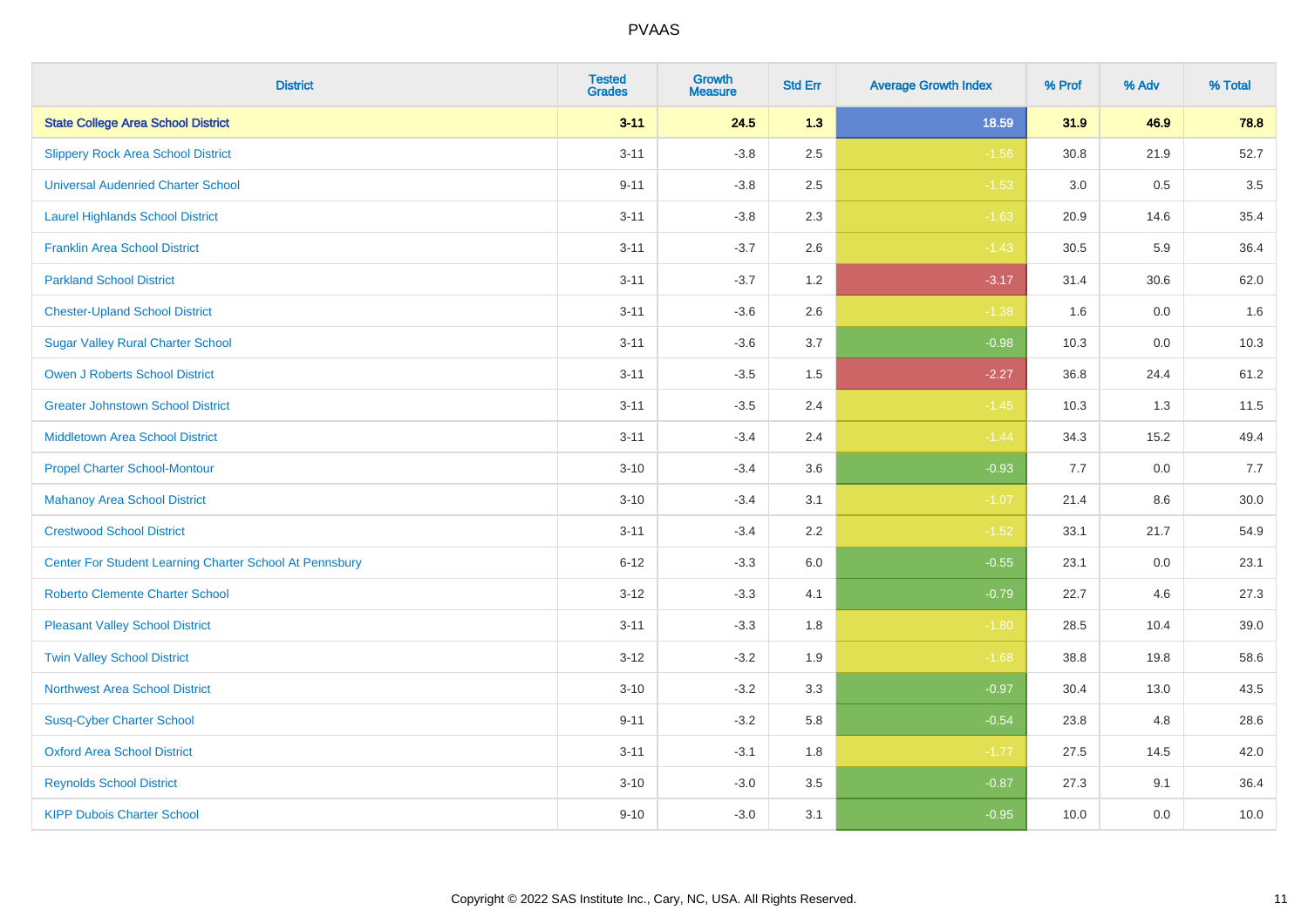| <b>District</b>                             | <b>Tested</b><br><b>Grades</b> | <b>Growth</b><br><b>Measure</b> | <b>Std Err</b> | <b>Average Growth Index</b> | % Prof | % Adv   | % Total |
|---------------------------------------------|--------------------------------|---------------------------------|----------------|-----------------------------|--------|---------|---------|
| <b>State College Area School District</b>   | $3 - 11$                       | 24.5                            | 1.3            | 18.59                       | 31.9   | 46.9    | 78.8    |
| <b>Northgate School District</b>            | $3 - 11$                       | $-3.0$                          | 3.4            | $-0.85$                     | 35.6   | $6.8\,$ | 42.4    |
| <b>Beaver Area School District</b>          | $3 - 10$                       | $-3.0$                          | 2.5            | $-1.16$                     | 25.8   | 27.8    | 53.6    |
| <b>Minersville Area School District</b>     | $3 - 11$                       | $-2.9$                          | 3.4            | $-0.86$                     | 27.4   | 9.7     | 37.1    |
| <b>Boyertown Area School District</b>       | $3 - 11$                       | $-2.9$                          | 1.4            | $-2.06$                     | 30.8   | 22.6    | 53.4    |
| <b>Bucks County Technical High School</b>   | $9 - 10$                       | $-2.9$                          | 2.2            | $-1.29$                     | 27.7   | 10.4    | 38.2    |
| <b>Rose Tree Media School District</b>      | $3 - 10$                       | $-2.8$                          | 2.1            | $-1.33$                     | 35.2   | 29.6    | 64.8    |
| <b>Carbondale Area School District</b>      | $3 - 10$                       | $-2.8$                          | 3.2            | $-0.87$                     | 27.5   | 2.9     | 30.4    |
| <b>Uniontown Area School District</b>       | $3 - 11$                       | $-2.8$                          | 3.1            | $-0.91$                     | 31.7   | 7.3     | 39.0    |
| <b>Dubois Area School District</b>          | $3 - 11$                       | $-2.8$                          | 2.0            | $-1.37$                     | 35.5   | 19.0    | 54.6    |
| <b>Tri-Valley School District</b>           | $3 - 10$                       | $-2.7$                          | 3.9            | $-0.69$                     | 31.0   | 9.5     | 40.5    |
| Hatboro-Horsham School District             | $3 - 11$                       | $-2.7$                          | 1.6            | $-1.65$                     | 27.9   | 17.9    | 45.8    |
| <b>Hollidaysburg Area School District</b>   | $3 - 11$                       | $-2.7$                          | 1.6            | $-1.64$                     | 32.6   | 15.2    | 47.8    |
| <b>Shamokin Area School District</b>        | $3 - 11$                       | $-2.6$                          | 2.5            | $-1.06$                     | 19.6   | 9.8     | 29.3    |
| <b>Nazareth Area School District</b>        | $3 - 11$                       | $-2.5$                          | 1.7            | $-1.53$                     | 29.2   | 24.6    | 53.8    |
| <b>Mount Union Area School District</b>     | $3 - 10$                       | $-2.5$                          | 2.8            | $-0.89$                     | 19.8   | 5.8     | 25.6    |
| Northwestern Lehigh School District         | $3 - 11$                       | $-2.4$                          | 2.1            | $-1.14$                     | 41.7   | 17.9    | 59.5    |
| <b>Wyomissing Area School District</b>      | $3 - 12$                       | $-2.4$                          | 2.6            | $-0.92$                     | 25.6   | 28.1    | 53.7    |
| <b>Southeastern Greene School District</b>  | $3 - 10$                       | $-2.3$                          | 4.4            | $-0.53$                     | 29.0   | 9.7     | 38.7    |
| <b>York Academy Regional Charter School</b> | $3 - 11$                       | $-2.3$                          | 4.4            | $-0.52$                     | 23.5   | 2.0     | 25.5    |
| <b>Conneaut School District</b>             | $3 - 12$                       | $-2.3$                          | 2.6            | $-0.91$                     | 27.4   | 9.7     | 37.1    |
| Mastery Charter School - Shoemaker Campus   | $7 - 10$                       | $-2.3$                          | 2.8            | $-0.81$                     | 10.1   | 3.7     | 13.8    |
| Northern Bedford County School District     | $3 - 11$                       | $-2.3$                          | 3.3            | $-0.69$                     | 26.2   | 16.9    | 43.1    |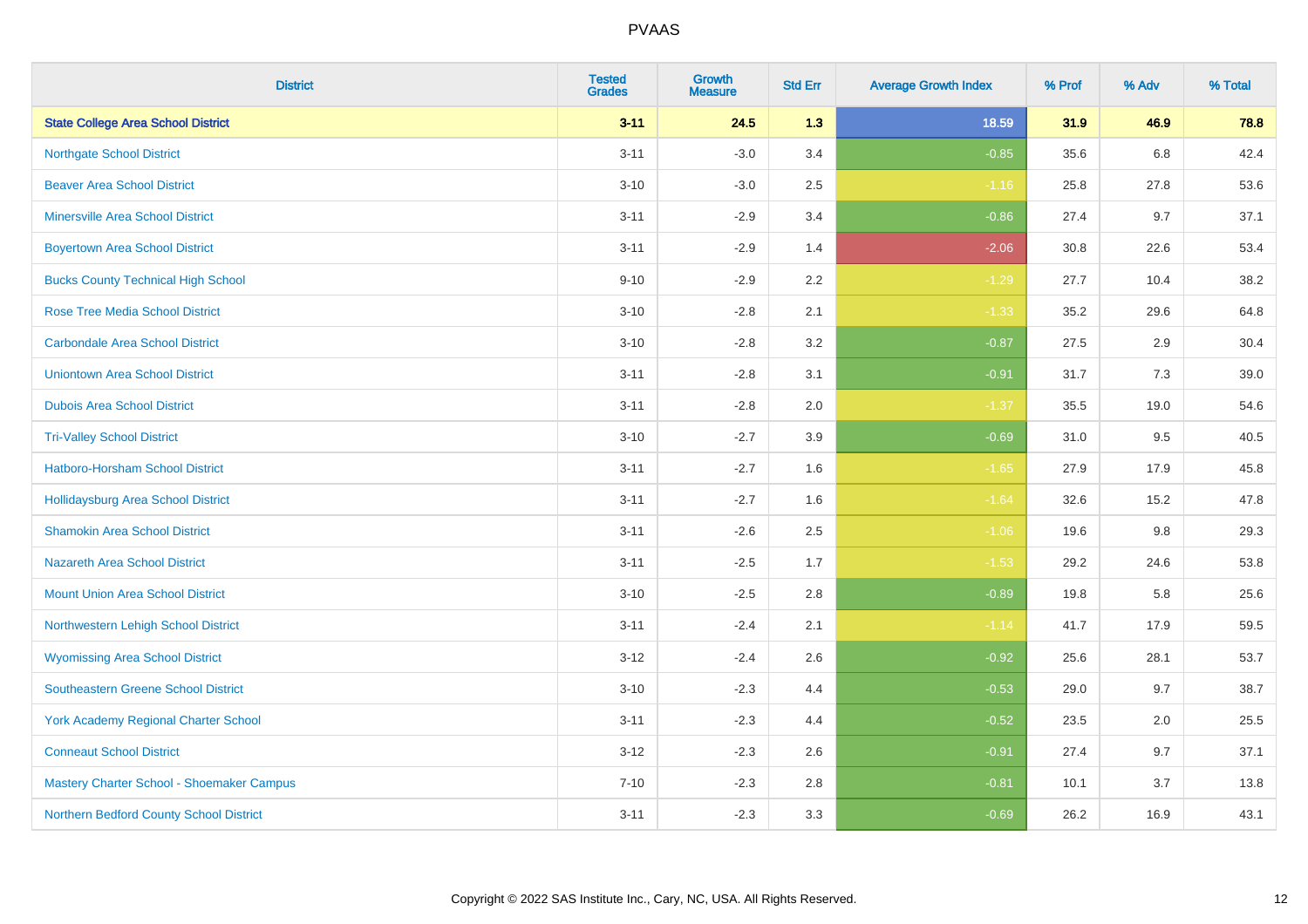| <b>District</b>                                   | <b>Tested</b><br><b>Grades</b> | <b>Growth</b><br><b>Measure</b> | <b>Std Err</b> | <b>Average Growth Index</b> | % Prof | % Adv   | % Total |
|---------------------------------------------------|--------------------------------|---------------------------------|----------------|-----------------------------|--------|---------|---------|
| <b>State College Area School District</b>         | $3 - 11$                       | 24.5                            | 1.3            | 18.59                       | 31.9   | 46.9    | 78.8    |
| <b>West Chester Area School District</b>          | $3 - 11$                       | $-2.1$                          | 1.2            | $-1.83$                     | 36.4   | 23.2    | 59.6    |
| <b>New Brighton Area School District</b>          | $3 - 11$                       | $-2.1$                          | 3.2            | $-0.65$                     | 31.5   | 11.1    | 42.6    |
| Propel Charter School - Braddock Hills            | $3 - 11$                       | $-2.1$                          | 3.3            | $-0.63$                     | 4.8    | 3.2     | 8.1     |
| <b>Shaler Area School District</b>                | $3 - 11$                       | $-2.1$                          | 1.8            | $-1.18$                     | 32.0   | 13.0    | 45.0    |
| <b>Carlynton School District</b>                  | $3 - 11$                       | $-2.0$                          | 3.2            | $-0.62$                     | 27.9   | 5.2     | 33.1    |
| <b>Penns Manor Area School District</b>           | $3 - 12$                       | $-1.9$                          | 3.5            | $-0.55$                     | 24.2   | $3.8\,$ | 28.0    |
| <b>Allegheny Valley School District</b>           | $3 - 11$                       | $-1.9$                          | 3.9            | $-0.48$                     | 31.8   | 11.4    | 43.2    |
| <b>Lakeview School District</b>                   | $3 - 11$                       | $-1.9$                          | 3.5            | $-0.53$                     | 41.5   | 12.3    | 53.8    |
| <b>Farrell Area School District</b>               | $3 - 11$                       | $-1.9$                          | 4.2            | $-0.44$                     | 9.3    | 11.6    | 20.9    |
| <b>Chichester School District</b>                 | $3 - 11$                       | $-1.8$                          | 4.2            | $-0.44$                     | 40.0   | 14.0    | 54.0    |
| <b>Bradford Area School District</b>              | $3 - 12$                       | $-1.8$                          | 2.3            | $-0.79$                     | 31.2   | 16.7    | 47.9    |
| <b>Forest Area School District</b>                | $3 - 11$                       | $-1.8$                          | 4.7            | $-0.37$                     | 18.9   | 15.1    | 34.0    |
| <b>Mastery Charter High School-Lenfest Campus</b> | $7 - 11$                       | $-1.8$                          | 5.8            | $-0.30$                     | 26.3   | 0.0     | 26.3    |
| <b>Albert Gallatin Area School District</b>       | $3 - 11$                       | $-1.7$                          | 2.3            | $-0.72$                     | 31.9   | 20.7    | 52.7    |
| <b>Clairton City School District</b>              | $3 - 11$                       | $-1.6$                          | 5.0            | $-0.32$                     | 3.8    | 0.5     | 4.4     |
| <b>Burrell School District</b>                    | $3 - 11$                       | $-1.5$                          | 3.3            | $-0.44$                     | 27.8   | 17.7    | 45.6    |
| <b>Clearfield Area School District</b>            | $3 - 10$                       | $-1.3$                          | 3.7            | $-0.34$                     | 43.9   | 24.6    | 68.4    |
| <b>Highlands School District</b>                  | $3 - 11$                       | $-1.3$                          | 2.3            | $-0.55$                     | 32.6   | 10.5    | 43.0    |
| <b>Bangor Area School District</b>                | $3 - 12$                       | $-1.2$                          | 2.0            | $-0.60$                     | 25.8   | 12.7    | 38.5    |
| <b>Forest City Regional School District</b>       | $3 - 12$                       | $-1.2$                          | 3.6            | $-0.33$                     | 26.5   | 8.2     | 34.7    |
| <b>Lebanon School District</b>                    | $3 - 11$                       | $-1.2$                          | 1.9            | $-0.63$                     | 15.2   | 6.4     | 21.6    |
| <b>Claysburg-Kimmel School District</b>           | $3 - 11$                       | $-1.2$                          | 5.2            | $-0.22$                     | 5.0    | 0.0     | 5.0     |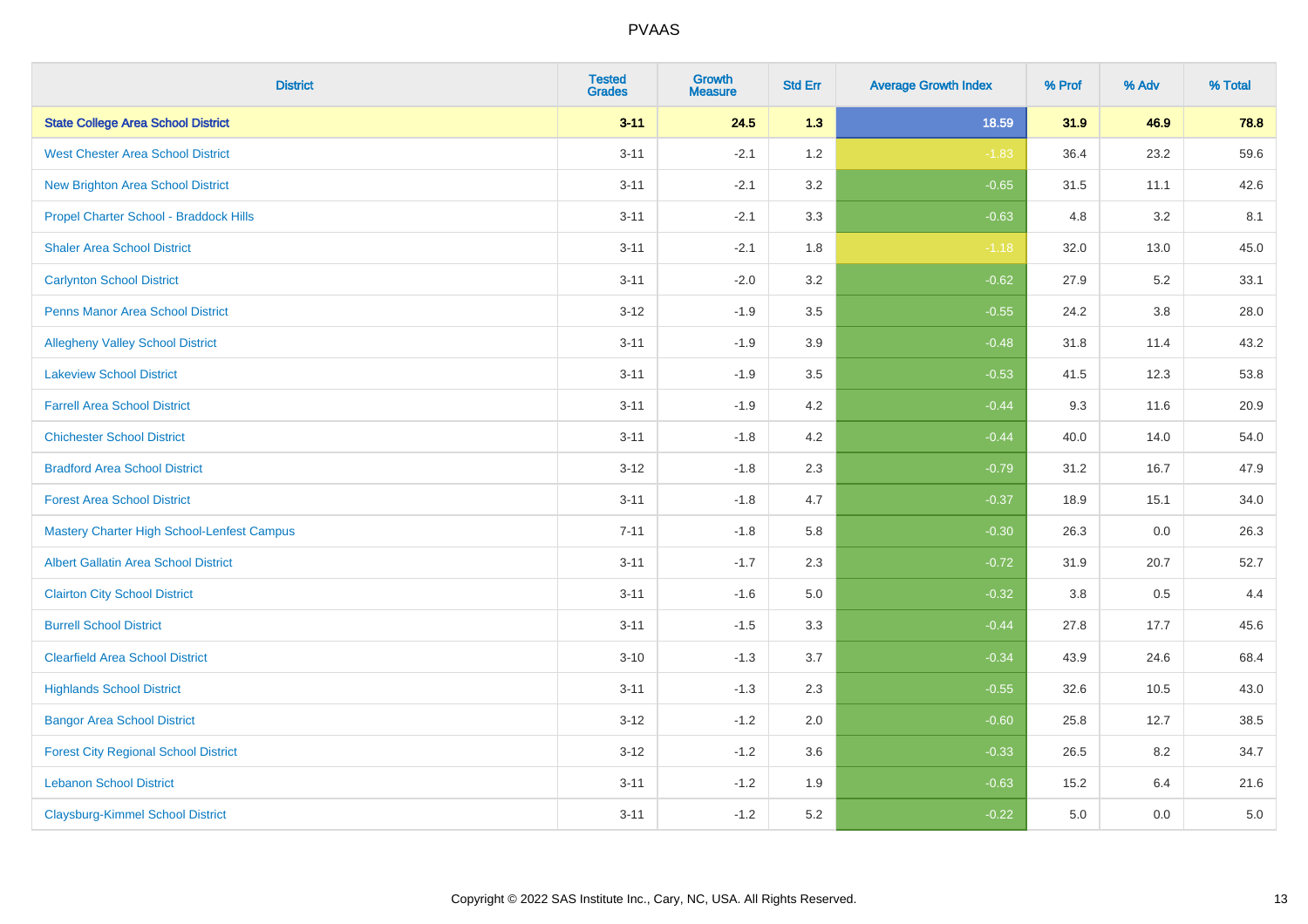| <b>District</b>                           | <b>Tested</b><br><b>Grades</b> | <b>Growth</b><br><b>Measure</b> | <b>Std Err</b> | <b>Average Growth Index</b> | % Prof | % Adv | % Total |
|-------------------------------------------|--------------------------------|---------------------------------|----------------|-----------------------------|--------|-------|---------|
| <b>State College Area School District</b> | $3 - 11$                       | 24.5                            | 1.3            | 18.59                       | 31.9   | 46.9  | 78.8    |
| <b>Columbia Borough School District</b>   | $3 - 12$                       | $-1.1$                          | 3.6            | $-0.31$                     | 17.2   | 1.7   | 19.0    |
| <b>Ferndale Area School District</b>      | $3 - 10$                       | $-1.1$                          | 4.1            | $-0.27$                     | 21.0   | 7.9   | 29.0    |
| <b>Norwin School District</b>             | $3 - 11$                       | $-1.1$                          | 1.6            | $-0.70$                     | 37.7   | 27.6  | 65.2    |
| <b>Evergreen Community Charter School</b> | $6 - 11$                       | $-1.1$                          | 4.7            | $-0.23$                     | 34.6   | 26.9  | 61.5    |
| <b>Pine Grove Area School District</b>    | $3 - 11$                       | $-1.1$                          | 3.0            | $-0.36$                     | 29.5   | 14.3  | 43.8    |
| <b>Everett Area School District</b>       | $3 - 11$                       | $-1.1$                          | 3.1            | $-0.34$                     | 34.2   | 13.2  | 47.4    |
| <b>Schuylkill Valley School District</b>  | $3 - 11$                       | $-1.0$                          | 2.2            | $-0.47$                     | 29.8   | 20.2  | 50.0    |
| <b>Westmont Hilltop School District</b>   | $3 - 11$                       | $-1.0$                          | 2.8            | $-0.36$                     | 33.3   | 14.7  | 48.0    |
| South Eastern School District             | $3 - 11$                       | $-1.0$                          | 1.8            | $-0.55$                     | 36.4   | 17.1  | 53.5    |
| <b>Exeter Township School District</b>    | $3 - 11$                       | $-1.0$                          | 1.7            | $-0.58$                     | 27.2   | 15.6  | 42.8    |
| South Allegheny School District           | $3 - 11$                       | $-0.9$                          | 3.1            | $-0.30$                     | 23.8   | 2.5   | 26.2    |
| <b>Palmerton Area School District</b>     | $3 - 11$                       | $-0.9$                          | 2.7            | $-0.34$                     | 34.3   | 14.3  | 48.6    |
| <b>Blacklick Valley School District</b>   | $3 - 11$                       | $-0.9$                          | 3.9            | $-0.23$                     | 7.7    | 7.7   | 15.4    |
| <b>Cranberry Area School District</b>     | $3 - 12$                       | $-0.9$                          | 3.1            | $-0.29$                     | 25.5   | 9.7   | 35.2    |
| <b>MaST Community Charter School</b>      | $3 - 10$                       | $-0.9$                          | 2.5            | $-0.34$                     | 25.0   | 21.6  | 46.6    |
| Lehigh Career & Technical Institute       | $10 - 12$                      | $-0.7$                          | 6.3            | $-0.11$                     | 36.4   | 4.6   | 40.9    |
| Jeannette City School District            | $3 - 11$                       | $-0.7$                          | 3.4            | $-0.20$                     | 26.8   | 4.1   | 30.9    |
| <b>Fort Cherry School District</b>        | $3 - 10$                       | $-0.7$                          | 3.1            | $-0.21$                     | 30.6   | 14.1  | 44.7    |
| Northern Lebanon School District          | $3 - 11$                       | $-0.7$                          | 2.3            | $-0.29$                     | 18.8   | 6.8   | 25.6    |
| South Side Area School District           | $3 - 11$                       | $-0.6$                          | 3.1            | $-0.19$                     | 24.0   | 28.0  | 52.0    |
| <b>Fairfield Area School District</b>     | $3 - 11$                       | $-0.5$                          | 3.6            | $-0.13$                     | 43.9   | 6.1   | 50.0    |
| <b>Portage Area School District</b>       | $3 - 10$                       | $-0.5$                          | 3.3            | $-0.14$                     | 27.0   | 20.6  | 47.6    |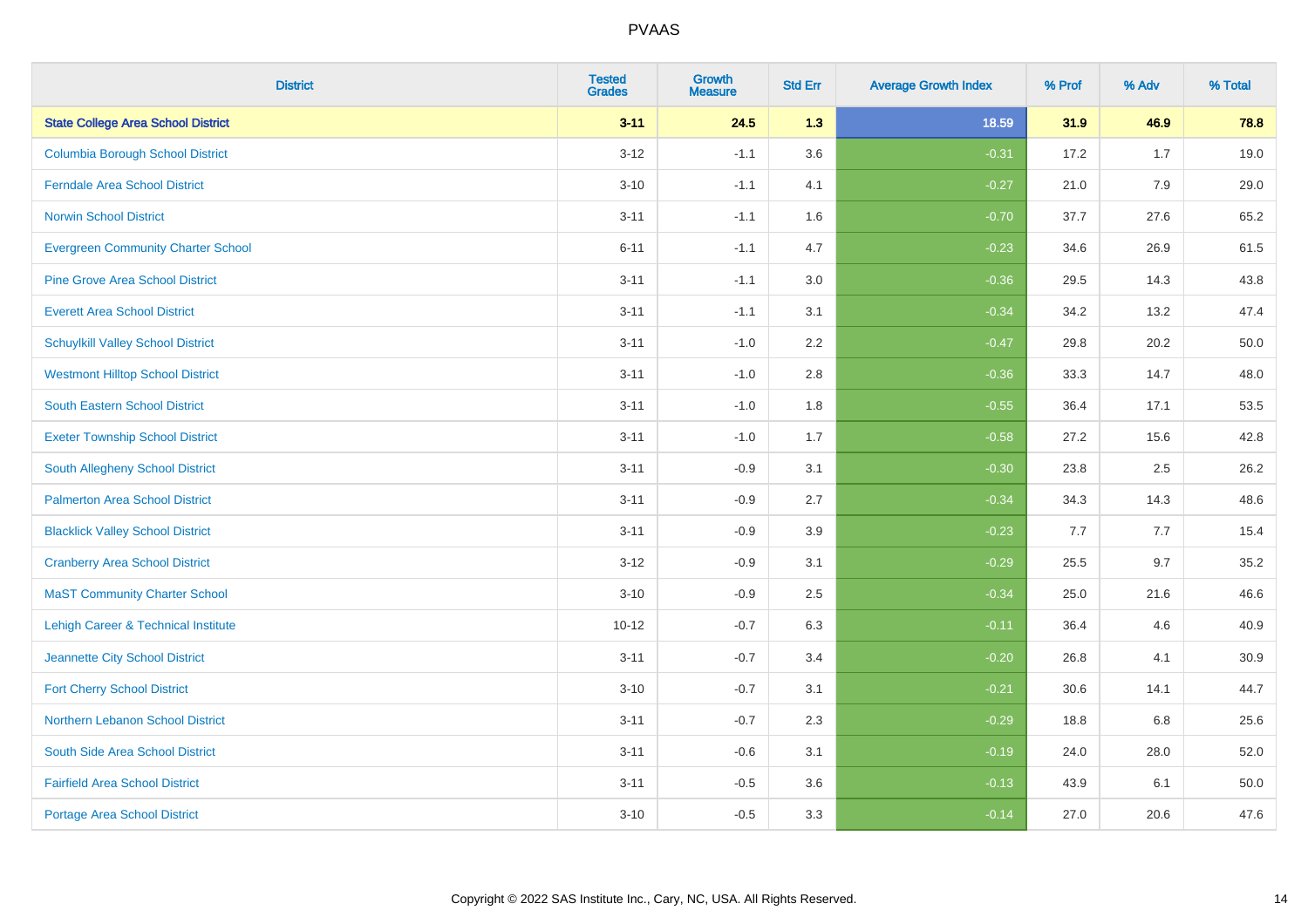| <b>District</b>                                  | <b>Tested</b><br><b>Grades</b> | <b>Growth</b><br><b>Measure</b> | <b>Std Err</b> | <b>Average Growth Index</b> | % Prof | % Adv | % Total |
|--------------------------------------------------|--------------------------------|---------------------------------|----------------|-----------------------------|--------|-------|---------|
| <b>State College Area School District</b>        | $3 - 11$                       | 24.5                            | 1.3            | 18.59                       | 31.9   | 46.9  | 78.8    |
| <b>Otto-Eldred School District</b>               | $3 - 11$                       | $-0.5$                          | 3.5            | $-0.13$                     | 35.8   | 10.5  | 46.3    |
| <b>Brockway Area School District</b>             | $3 - 11$                       | $-0.4$                          | 3.5            | $-0.11$                     | 41.2   | 13.8  | 55.0    |
| <b>Central Greene School District</b>            | $3 - 11$                       | $-0.4$                          | 2.5            | $-0.15$                     | 27.8   | 14.8  | 42.6    |
| <b>Northern Cambria School District</b>          | $3 - 11$                       | $-0.3$                          | 3.4            | $-0.09$                     | 26.5   | 1.2   | 27.7    |
| <b>Wilson Area School District</b>               | $3 - 11$                       | $-0.3$                          | 2.4            | $-0.12$                     | 35.4   | 14.6  | 50.0    |
| <b>Greencastle-Antrim School District</b>        | $3 - 11$                       | $-0.3$                          | 2.0            | $-0.14$                     | 30.9   | 22.2  | 53.1    |
| <b>Harrisburg City School District</b>           | $3 - 11$                       | $-0.2$                          | 2.0            | $-0.11$                     | 6.0    | 2.0   | 8.0     |
| <b>Freeport Area School District</b>             | $3 - 10$                       | $-0.2$                          | 2.1            | $-0.10$                     | 37.4   | 29.8  | 67.2    |
| Southern Tioga School District                   | $3 - 11$                       | $-0.1$                          | 2.8            | $-0.03$                     | 26.3   | 10.3  | 36.6    |
| <b>Warren County School District</b>             | $3 - 11$                       | $-0.1$                          | 1.6            | $-0.06$                     | 26.7   | 9.7   | 36.4    |
| <b>Penn Hills School District</b>                | $3 - 11$                       | 0.0                             | 2.4            | 0.02                        | 18.4   | 7.1   | 25.6    |
| Altoona Area School District                     | $3 - 12$                       | 0.1                             | 1.5            | 0.07                        | 29.0   | 13.8  | 42.8    |
| Community Academy Of Philadelphia Charter School | $3 - 11$                       | 0.1                             | 2.6            | 0.06                        | 9.7    | 2.6   | 12.4    |
| <b>Garnet Valley School District</b>             | $3 - 10$                       | 0.2                             | 1.7            | 0.13                        | 34.9   | 26.4  | 61.3    |
| <b>Central Columbia School District</b>          | $3 - 12$                       | 0.3                             | 2.3            | 0.12                        | 25.4   | 37.6  | 63.0    |
| <b>Ridley School District</b>                    | $3 - 12$                       | 0.3                             | 1.6            | 0.21                        | 32.0   | 10.7  | 42.6    |
| <b>Shippensburg Area School District</b>         | $3 - 11$                       | 0.5                             | 1.8            | 0.26                        | 23.5   | 22.8  | 46.3    |
| <b>Wilson School District</b>                    | $3 - 12$                       | 0.5                             | 1.5            | 0.32                        | 30.4   | 25.5  | 55.9    |
| Pennsylvania Cyber Charter School                | $3 - 11$                       | 0.6                             | 1.5            | 0.37                        | 20.8   | 8.1   | 28.9    |
| <b>Hamburg Area School District</b>              | $3 - 11$                       | 0.6                             | 2.4            | 0.25                        | 28.0   | 15.5  | 43.6    |
| <b>New Foundations Charter School</b>            | $3 - 11$                       | 0.6                             | 2.2            | 0.29                        | 22.4   | 4.0   | 26.4    |
| <b>Tech Freire Charter School</b>                | $9 - 11$                       | 0.7                             | 2.5            | 0.27                        | 3.6    | 0.0   | 3.6     |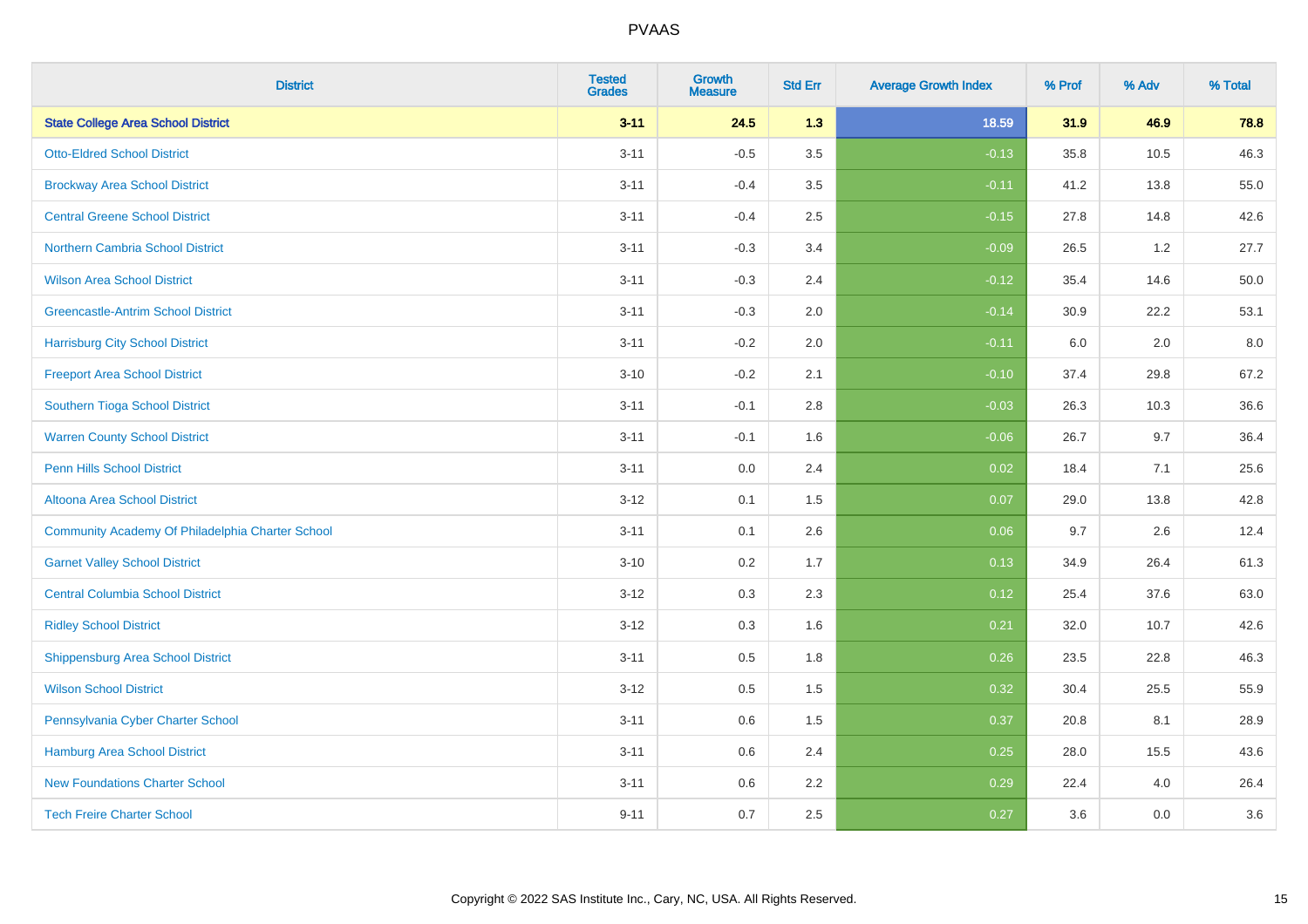| <b>District</b>                                    | <b>Tested</b><br><b>Grades</b> | <b>Growth</b><br><b>Measure</b> | <b>Std Err</b> | <b>Average Growth Index</b> | % Prof | % Adv | % Total |
|----------------------------------------------------|--------------------------------|---------------------------------|----------------|-----------------------------|--------|-------|---------|
| <b>State College Area School District</b>          | $3 - 11$                       | 24.5                            | 1.3            | 18.59                       | 31.9   | 46.9  | 78.8    |
| <b>Jersey Shore Area School District</b>           | $3 - 11$                       | 0.7                             | 2.5            | 0.27                        | 39.3   | 13.6  | 52.9    |
| <b>Seneca Valley School District</b>               | $3 - 11$                       | 0.8                             | 1.4            | 0.54                        | 40.6   | 25.2  | 65.8    |
| <b>Marion Center Area School District</b>          | $3 - 10$                       | 0.8                             | 2.9            | 0.27                        | 23.3   | 11.1  | 34.4    |
| <b>Hopewell Area School District</b>               | $3 - 11$                       | 0.8                             | 2.6            | 0.31                        | 34.5   | 12.4  | 46.9    |
| <b>Tidioute Community Charter School</b>           | $3 - 11$                       | 0.8                             | 4.4            | 0.19                        | 18.1   | 6.9   | 25.0    |
| Daniel Boone Area School District                  | $3 - 12$                       | 0.9                             | 1.9            | 0.46                        | 28.9   | 22.0  | 51.0    |
| <b>Abington School District</b>                    | $3 - 10$                       | 0.9                             | 1.6            | 0.57                        | 29.7   | 28.7  | 58.4    |
| <b>Upper Adams School District</b>                 | $3 - 11$                       | 0.9                             | 2.5            | 0.37                        | 33.0   | 17.0  | 50.0    |
| South Williamsport Area School District            | $3 - 10$                       | 0.9                             | 3.1            | 0.31                        | 38.4   | 11.6  | 50.0    |
| <b>Bensalem Township School District</b>           | $3 - 11$                       | 1.0                             | 1.6            | 0.63                        | 24.3   | 10.7  | 34.9    |
| <b>Tulpehocken Area School District</b>            | $3 - 12$                       | 1.0                             | 4.9            | 0.20                        | 11.5   | 23.1  | 34.6    |
| <b>Wattsburg Area School District</b>              | $3 - 11$                       | $1.0\,$                         | 2.7            | 0.36                        | 20.4   | 12.4  | 32.7    |
| <b>Annville-Cleona School District</b>             | $3 - 12$                       | 1.1                             | 2.4            | 0.45                        | 34.8   | 13.6  | 48.5    |
| <b>Upper Moreland Township School District</b>     | $3 - 11$                       | 1.1                             | 2.0            | 0.56                        | 24.8   | 26.6  | 51.3    |
| <b>North Star School District</b>                  | $3 - 11$                       | 1.1                             | 3.3            | 0.34                        | 26.2   | 20.0  | 46.2    |
| Philadelphia Electrical & Tech Charter High School | $10 - 10$                      | 1.2                             | 2.6            | 0.45                        | 0.9    | 0.0   | 0.9     |
| <b>Springfield School District</b>                 | $3 - 11$                       | 1.2                             | 1.7            | 0.69                        | 31.8   | 25.2  | 56.9    |
| <b>Penn-Delco School District</b>                  | $3 - 11$                       | 1.3                             | 1.8            | 0.75                        | 26.5   | 12.6  | 39.1    |
| <b>Brentwood Borough School District</b>           | $3 - 11$                       | 1.3                             | 3.0            | 0.44                        | 20.2   | 16.0  | 36.2    |
| <b>MaST Community Charter School II</b>            | $3 - 10$                       | 1.4                             | 3.0            | 0.45                        | 16.1   | 4.6   | 20.7    |
| <b>Oley Valley School District</b>                 | $3 - 11$                       | 1.4                             | 2.4            | 0.56                        | 37.4   | 23.9  | 61.4    |
| <b>Reach Cyber Charter School</b>                  | $3 - 11$                       | 1.4                             | 3.6            | 0.40                        | 32.9   | 15.2  | 48.1    |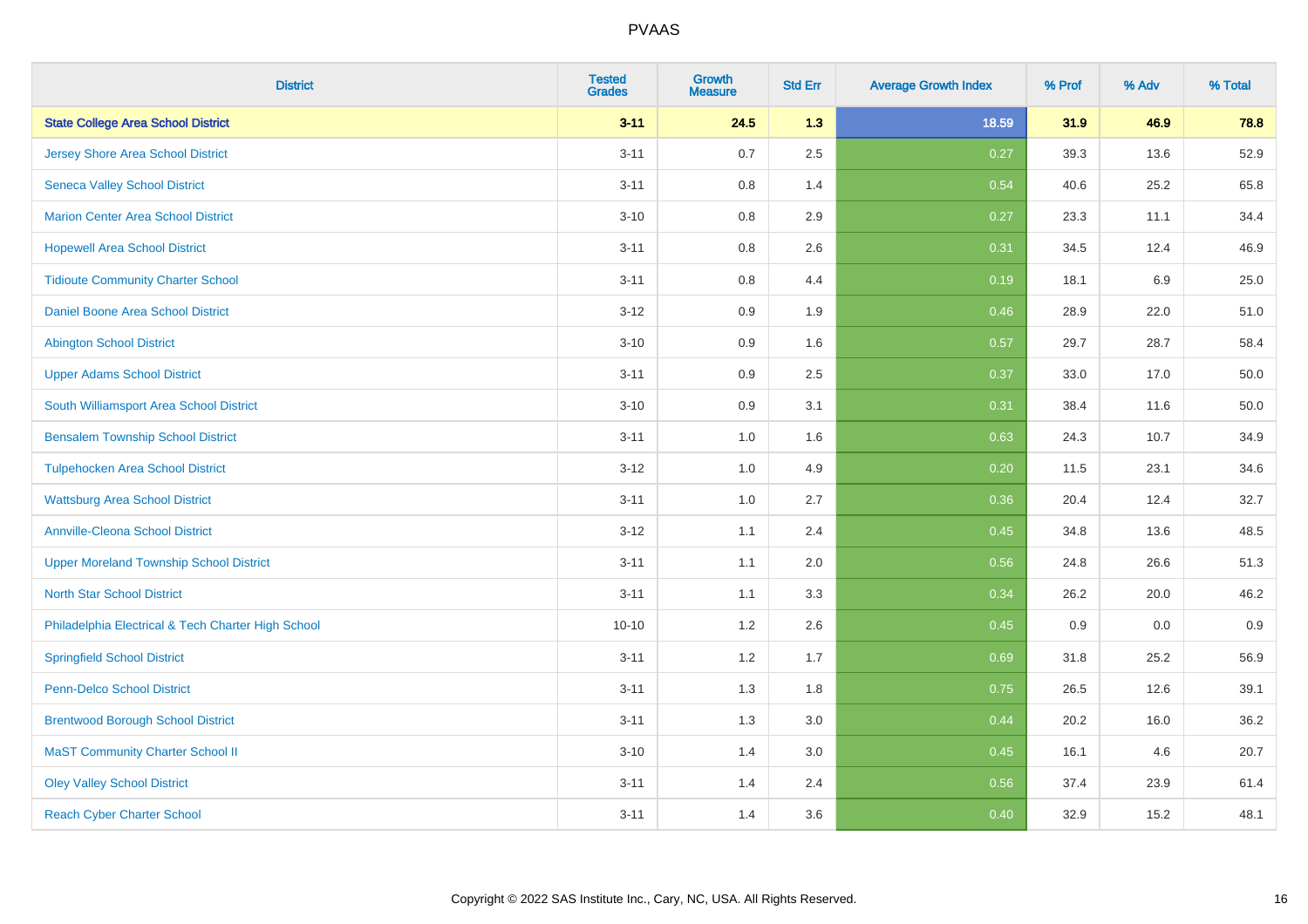| <b>District</b>                           | <b>Tested</b><br><b>Grades</b> | <b>Growth</b><br><b>Measure</b> | <b>Std Err</b> | <b>Average Growth Index</b> | % Prof | % Adv | % Total |
|-------------------------------------------|--------------------------------|---------------------------------|----------------|-----------------------------|--------|-------|---------|
| <b>State College Area School District</b> | $3 - 11$                       | 24.5                            | 1.3            | 18.59                       | 31.9   | 46.9  | 78.8    |
| <b>Tunkhannock Area School District</b>   | $3 - 11$                       | 1.4                             | 2.0            | 0.71                        | 29.8   | 18.1  | 47.9    |
| <b>Haverford Township School District</b> | $3 - 11$                       | 1.4                             | 1.4            | 1.05                        | 36.7   | 26.3  | 63.0    |
| <b>Centennial School District</b>         | $3 - 10$                       | 1.5                             | 1.5            | 0.98                        | 23.6   | 12.4  | 36.0    |
| <b>Moon Area School District</b>          | $3 - 11$                       | 1.5                             | 1.8            | 0.86                        | 34.5   | 25.5  | 60.0    |
| <b>Avella Area School District</b>        | $3 - 12$                       | 1.6                             | 4.7            | 0.34                        | 34.8   | 7.2   | 42.0    |
| <b>Juniata Valley School District</b>     | $3 - 11$                       | 1.6                             | 3.2            | 0.51                        | 23.1   | 9.4   | 32.5    |
| <b>Shenango Area School District</b>      | $3 - 11$                       | 1.7                             | 3.2            | 0.52                        | 41.4   | 13.8  | 55.3    |
| <b>Lewisburg Area School District</b>     | $3 - 11$                       | 1.7                             | 2.4            | 0.72                        | 35.9   | 35.9  | 71.8    |
| <b>Forest Hills School District</b>       | $3 - 11$                       | 1.8                             | 2.5            | 0.71                        | 28.8   | 10.3  | 39.1    |
| West Jefferson Hills School District      | $3 - 11$                       | 1.9                             | 1.9            | 0.99                        | 34.8   | 27.3  | 62.1    |
| <b>Pottstown School District</b>          | $3 - 12$                       | 2.0                             | 2.2            | 0.88                        | 19.4   | 6.2   | 25.6    |
| <b>Blackhawk School District</b>          | $3 - 11$                       | 2.0                             | 2.3            | 0.87                        | 34.6   | 20.7  | 55.3    |
| <b>Bethlehem-Center School District</b>   | $3 - 10$                       | 2.1                             | 3.5            | 0.59                        | 32.3   | 4.6   | 36.9    |
| Esperanza Academy Charter School          | $4 - 11$                       | 2.1                             | 2.1            | 1.01                        | 14.2   | 3.6   | 17.8    |
| <b>Upper Dublin School District</b>       | $3 - 12$                       | 2.1                             | 1.8            | 1.19                        | 34.7   | 30.0  | 64.7    |
| <b>Solanco School District</b>            | $3 - 11$                       | 2.2                             | 1.8            | 1.18                        | 27.2   | 15.0  | 42.3    |
| <b>Mercer Area School District</b>        | $3 - 11$                       | 2.2                             | 3.1            | 0.70                        | 24.4   | 11.8  | 36.2    |
| <b>Belmont Charter School</b>             | $3 - 10$                       | 2.2                             | 3.4            | 0.64                        | 5.3    | 1.8   | $7.0$   |
| <b>West Shore School District</b>         | $3 - 12$                       | 2.2                             | 1.3            | 1.68                        | 31.8   | 15.2  | 47.1    |
| Mt Lebanon School District                | $3 - 11$                       | 2.4                             | 1.3            | 1.79                        | 39.3   | 37.4  | 76.8    |
| <b>Conestoga Valley School District</b>   | $3 - 11$                       | 2.4                             | 1.7            | 1.43                        | 35.0   | 23.5  | 58.5    |
| <b>South Western School District</b>      | $3 - 12$                       | 2.5                             | 1.7            | 1.48                        | 36.2   | 19.7  | 55.9    |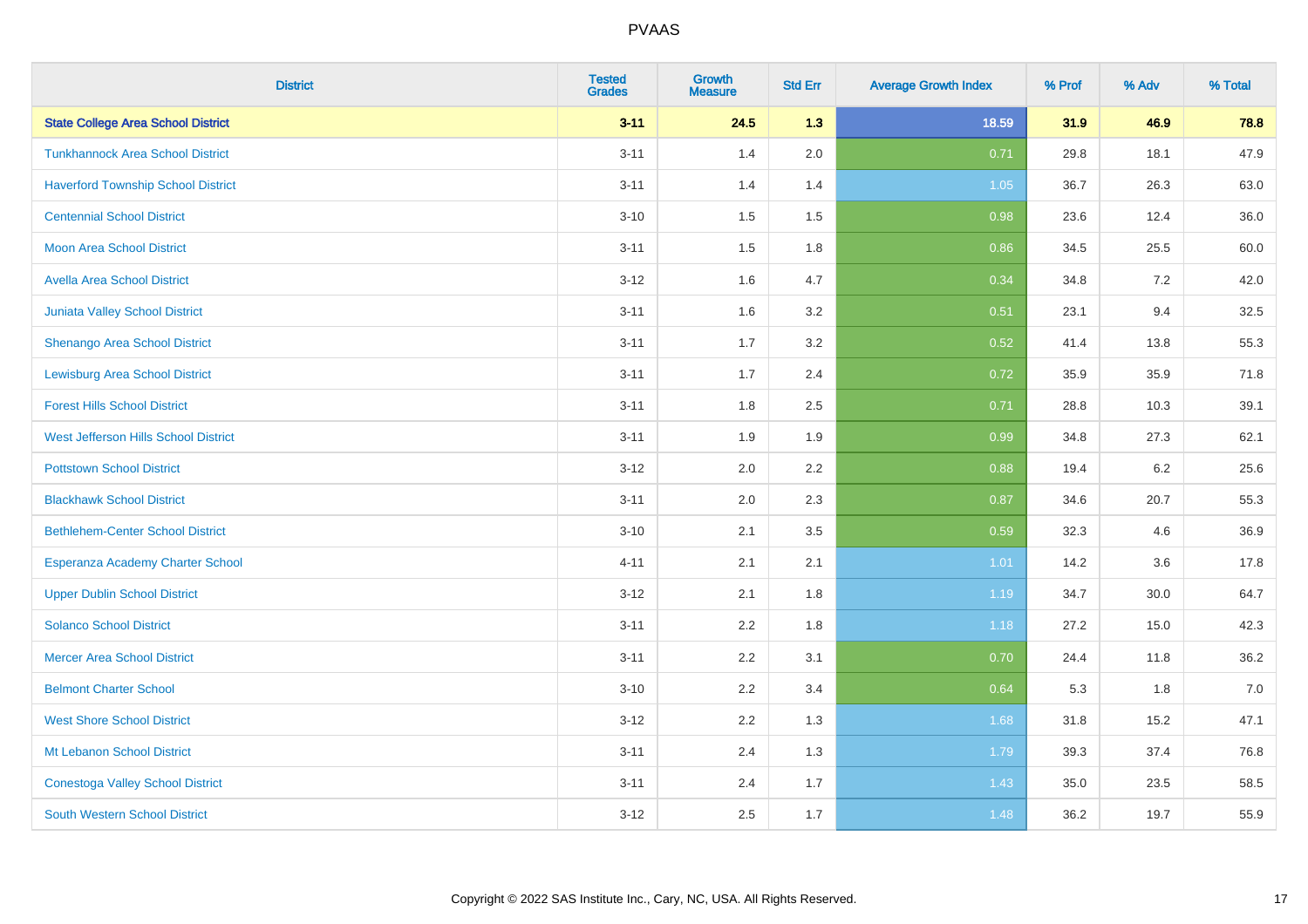| <b>District</b>                                 | <b>Tested</b><br><b>Grades</b> | <b>Growth</b><br><b>Measure</b> | <b>Std Err</b> | <b>Average Growth Index</b> | % Prof | % Adv | % Total |
|-------------------------------------------------|--------------------------------|---------------------------------|----------------|-----------------------------|--------|-------|---------|
| <b>State College Area School District</b>       | $3 - 11$                       | 24.5                            | 1.3            | 18.59                       | 31.9   | 46.9  | 78.8    |
| <b>Bermudian Springs School District</b>        | $3 - 11$                       | 2.5                             | 2.4            | $1.05$                      | 31.8   | 23.5  | 55.3    |
| <b>Sullivan County School District</b>          | $3 - 10$                       | 2.5                             | 4.3            | 0.58                        | 43.6   | 7.7   | 51.3    |
| <b>Union School District</b>                    | $3 - 12$                       | 2.5                             | 3.7            | 0.69                        | 17.9   | 10.4  | 28.4    |
| <b>School Lane Charter School</b>               | $3 - 11$                       | 2.6                             | 3.6            | 0.72                        | 23.1   | 18.7  | 41.8    |
| <b>Williams Valley School District</b>          | $3 - 11$                       | 2.6                             | 3.7            | 0.69                        | 17.0   | 5.1   | 22.0    |
| <b>Austin Area School District</b>              | $3 - 11$                       | 2.6                             | 6.0            | 0.43                        | 25.0   | 18.8  | 43.8    |
| <b>Athens Area School District</b>              | $3 - 11$                       | 2.6                             | 2.3            | 1.11                        | 34.9   | 12.3  | 47.3    |
| <b>Perkiomen Valley School District</b>         | $3 - 11$                       | 2.7                             | 1.5            | 1.83                        | 35.0   | 25.3  | 60.3    |
| Mastery Charter School - Pickett Campus         | $6 - 10$                       | 2.7                             | 4.2            | 0.65                        | 20.6   | 0.0   | 20.6    |
| <b>Eastern Lancaster County School District</b> | $3 - 12$                       | 2.9                             | 3.2            | 0.91                        | 35.2   | 36.4  | 71.6    |
| <b>Ringgold School District</b>                 | $3 - 11$                       | 2.9                             | 2.2            | 1.32                        | 23.8   | 13.3  | 37.1    |
| <b>Penn-Trafford School District</b>            | $3 - 11$                       | 2.9                             | 1.8            | 1.68                        | 46.3   | 26.2  | 72.5    |
| <b>Waynesboro Area School District</b>          | $3 - 12$                       | $3.0\,$                         | 1.8            | 1.67                        | 26.0   | 23.5  | 49.5    |
| <b>Gateway School District</b>                  | $3 - 11$                       | 3.1                             | 2.0            | 1.55                        | 35.7   | 18.5  | 54.2    |
| Northampton Area School District                | $3 - 11$                       | 3.2                             | 1.5            | 2.05                        | 29.8   | 17.9  | 47.7    |
| <b>Clarion Area School District</b>             | $3 - 11$                       | 3.2                             | 3.7            | 0.88                        | 31.7   | 13.3  | 45.0    |
| North Clarion County School District            | $3 - 12$                       | 3.4                             | 4.1            | 0.83                        | 45.0   | 18.8  | 63.8    |
| <b>Fort Leboeuf School District</b>             | $3 - 11$                       | 3.5                             | 2.2            | 1.58                        | 32.0   | 16.8  | 48.8    |
| <b>Bellwood-Antis School District</b>           | $3 - 10$                       | 3.5                             | 2.8            | 1.24                        | 40.9   | 19.4  | 60.2    |
| <b>Keystone Central School District</b>         | $3 - 11$                       | 3.6                             | 1.8            | 2.04                        | 27.1   | 14.6  | 41.8    |
| <b>Western Wayne School District</b>            | $3 - 11$                       | 3.6                             | 2.6            | 1.39                        | 30.8   | 16.2  | 47.0    |
| <b>Midd-West School District</b>                | $3 - 11$                       | 3.6                             | 2.6            | 1.42                        | 28.6   | 25.0  | 53.6    |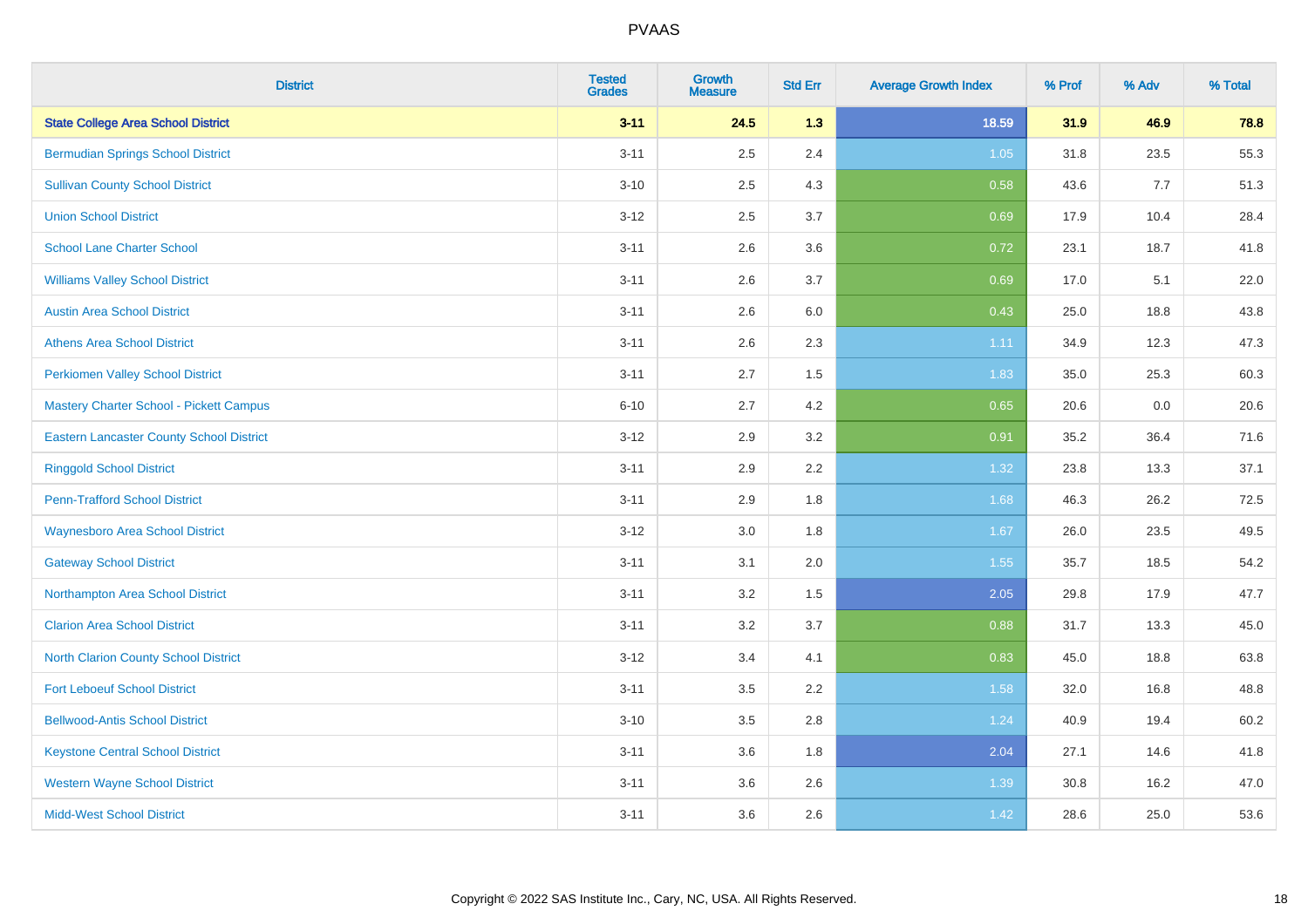| <b>District</b>                                    | <b>Tested</b><br><b>Grades</b> | <b>Growth</b><br><b>Measure</b> | <b>Std Err</b> | <b>Average Growth Index</b> | % Prof | % Adv | % Total |
|----------------------------------------------------|--------------------------------|---------------------------------|----------------|-----------------------------|--------|-------|---------|
| <b>State College Area School District</b>          | $3 - 11$                       | 24.5                            | 1.3            | 18.59                       | 31.9   | 46.9  | 78.8    |
| <b>Sharpsville Area School District</b>            | $3 - 11$                       | 3.8                             | 3.7            | 1.04                        | 41.1   | 23.2  | 64.3    |
| <b>Newport School District</b>                     | $3 - 12$                       | 3.8                             | 3.3            | 1.17                        | 38.8   | 10.4  | 49.2    |
| Northeastern York School District                  | $3 - 11$                       | 3.8                             | 1.8            | 2.11                        | 32.7   | 21.0  | 53.7    |
| <b>Spring Grove Area School District</b>           | $3 - 11$                       | 3.9                             | 2.0            | 1.90                        | 30.0   | 23.0  | 53.0    |
| Susquehanna Township School District               | $3 - 12$                       | 3.9                             | 2.7            | 1.45                        | 19.0   | 13.1  | 32.0    |
| <b>Southeast Delco School District</b>             | $3 - 10$                       | 3.9                             | 3.5            | 1.12                        | 18.6   | 3.4   | 22.0    |
| <b>Brownsville Area School District</b>            | $3 - 12$                       | 3.9                             | 3.8            | 1.04                        | 22.0   | 8.5   | 30.5    |
| <b>Chestnut Ridge School District</b>              | $3 - 12$                       | 4.0                             | 2.9            | 1.38                        | 33.2   | 11.0  | 44.2    |
| <b>Eastern Lebanon County School District</b>      | $3 - 11$                       | 4.0                             | 2.1            | 1.89                        | 23.5   | 11.5  | 35.0    |
| Philipsburg-Osceola Area School District           | $3 - 11$                       | 4.1                             | 3.0            | 1.37                        | 22.5   | 16.2  | 38.8    |
| <b>Commonwealth Charter Academy Charter School</b> | $3 - 10$                       | 4.2                             | 1.6            | 2.68                        | 27.0   | 15.6  | 42.5    |
| <b>Bloomsburg Area School District</b>             | $3 - 10$                       | 4.3                             | 3.4            | 1.26                        | 36.5   | 20.6  | 57.1    |
| <b>Purchase Line School District</b>               | $3 - 12$                       | 4.3                             | 3.3            | 1.30                        | 32.3   | 9.0   | 41.4    |
| <b>Reading School District</b>                     | $3 - 11$                       | 4.3                             | 1.2            | 3.71                        | 16.8   | 6.0   | 22.8    |
| South Middleton School District                    | $3 - 11$                       | 4.4                             | 2.2            | 1.95                        | 31.1   | 16.4  | 47.5    |
| Downingtown Area School District                   | $3 - 11$                       | 4.4                             | 1.1            | 4.06                        | 30.1   | 32.0  | 62.2    |
| Pennsylvania Virtual Charter School                | $3 - 11$                       | 4.4                             | 3.4            | 1.31                        | 29.8   | 21.2  | 51.0    |
| <b>Red Lion Area School District</b>               | $3 - 11$                       | 4.5                             | 1.9            | 2.31                        | 32.3   | 21.5  | 53.8    |
| <b>Mckeesport Area School District</b>             | $3 - 12$                       | 4.6                             | 2.2            | 2.14                        | 21.1   | 4.4   | 25.5    |
| <b>Central Valley School District</b>              | $3 - 10$                       | 4.7                             | 2.6            | 1.83                        | 37.8   | 18.5  | 56.3    |
| East Pennsboro Area School District                | $3 - 11$                       | 4.8                             | 2.1            | 2.26                        | 36.8   | 16.9  | 53.7    |
| <b>Conemaugh Township Area School District</b>     | $3 - 12$                       | 4.8                             | 3.5            | 1.39                        | 30.9   | 27.8  | 58.8    |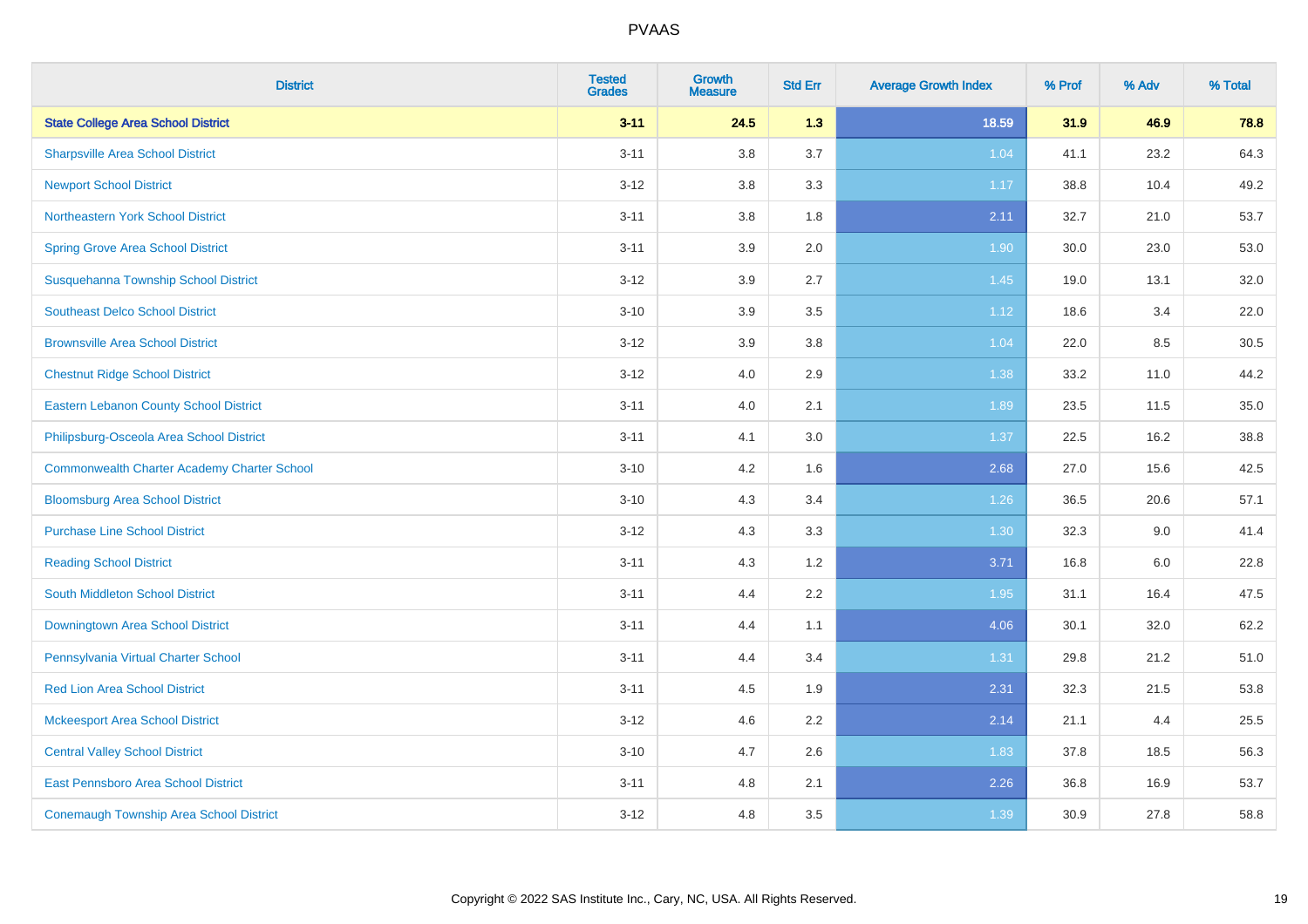| <b>District</b>                                | <b>Tested</b><br><b>Grades</b> | <b>Growth</b><br><b>Measure</b> | <b>Std Err</b> | <b>Average Growth Index</b> | % Prof | % Adv | % Total |
|------------------------------------------------|--------------------------------|---------------------------------|----------------|-----------------------------|--------|-------|---------|
| <b>State College Area School District</b>      | $3 - 11$                       | 24.5                            | 1.3            | 18.59                       | 31.9   | 46.9  | 78.8    |
| <b>Wallingford-Swarthmore School District</b>  | $3 - 10$                       | 5.0                             | 2.2            | 2.25                        | 33.3   | 37.1  | 70.4    |
| Johnsonburg Area School District               | $3 - 11$                       | 5.0                             | 3.9            | 1.27                        | 35.5   | 11.8  | 47.4    |
| Aspira Bilingual Cyber Charter School          | $3 - 11$                       | 5.1                             | 5.8            | 0.87                        | 4.8    | 0.0   | 4.8     |
| Hope For Hyndman Charter School                | $3 - 11$                       | 5.1                             | 5.8            | 0.88                        | 14.3   | 7.1   | 21.4    |
| <b>Lower Dauphin School District</b>           | $3 - 11$                       | 5.3                             | 1.8            | 3.03                        | 30.6   | 26.8  | 57.5    |
| <b>Great Valley School District</b>            | $3 - 11$                       | 5.4                             | 2.0            | 2.77                        | 33.8   | 33.5  | 67.3    |
| <b>Galeton Area School District</b>            | $3 - 11$                       | 5.4                             | 5.4            | 1.01                        | 33.3   | 22.2  | 55.6    |
| <b>Pennsbury School District</b>               | $3 - 11$                       | 5.6                             | 1.3            | 4.38                        | 37.7   | 27.7  | 65.4    |
| <b>Crawford Central School District</b>        | $3 - 11$                       | 5.7                             | 2.1            | 2.71                        | 26.4   | 15.8  | 42.1    |
| <b>Wyalusing Area School District</b>          | $3 - 12$                       | 5.7                             | 3.2            | 1.78                        | 38.6   | 12.9  | 51.4    |
| <b>Upper Perkiomen School District</b>         | $3 - 11$                       | 5.7                             | 1.9            | 3.04                        | 25.4   | 19.9  | 45.4    |
| <b>Sayre Area School District</b>              | $3 - 11$                       | 5.8                             | 3.2            | 1.81                        | 30.3   | 21.0  | 51.3    |
| <b>Smethport Area School District</b>          | $3 - 12$                       | 5.8                             | 3.8            | 1.52                        | 24.6   | 20.0  | 44.6    |
| <b>Brandywine Heights Area School District</b> | $3 - 11$                       | 5.8                             | 2.6            | 2.27                        | 27.7   | 28.6  | 56.2    |
| <b>Halifax Area School District</b>            | $3 - 11$                       | 5.8                             | 3.5            | 1.64                        | 32.1   | 18.9  | 50.9    |
| <b>Salisbury Township School District</b>      | $3 - 11$                       | 5.8                             | 3.6            | 1.62                        | 24.4   | 12.6  | 37.0    |
| Huntingdon Area School District                | $3 - 11$                       | 5.8                             | 2.6            | 2.28                        | 27.8   | 17.4  | 45.2    |
| <b>Donegal School District</b>                 | $3 - 12$                       | 5.9                             | 2.2            | 2.72                        | 34.1   | 23.1  | 57.2    |
| Saint Marys Area School District               | $3 - 11$                       | 6.0                             | 2.2            | 2.69                        | 35.4   | 18.3  | 53.7    |
| South Fayette Township School District         | $3 - 11$                       | 6.0                             | 1.8            | 3.33                        | 32.2   | 38.3  | 70.5    |
| <b>Hazleton Area School District</b>           | $3 - 11$                       | 6.0                             | 1.6            | 3.85                        | 20.5   | 9.0   | 29.5    |
| <b>Penncrest School District</b>               | $3 - 11$                       | 6.0                             | 1.9            | 3.24                        | 31.1   | 16.9  | 48.0    |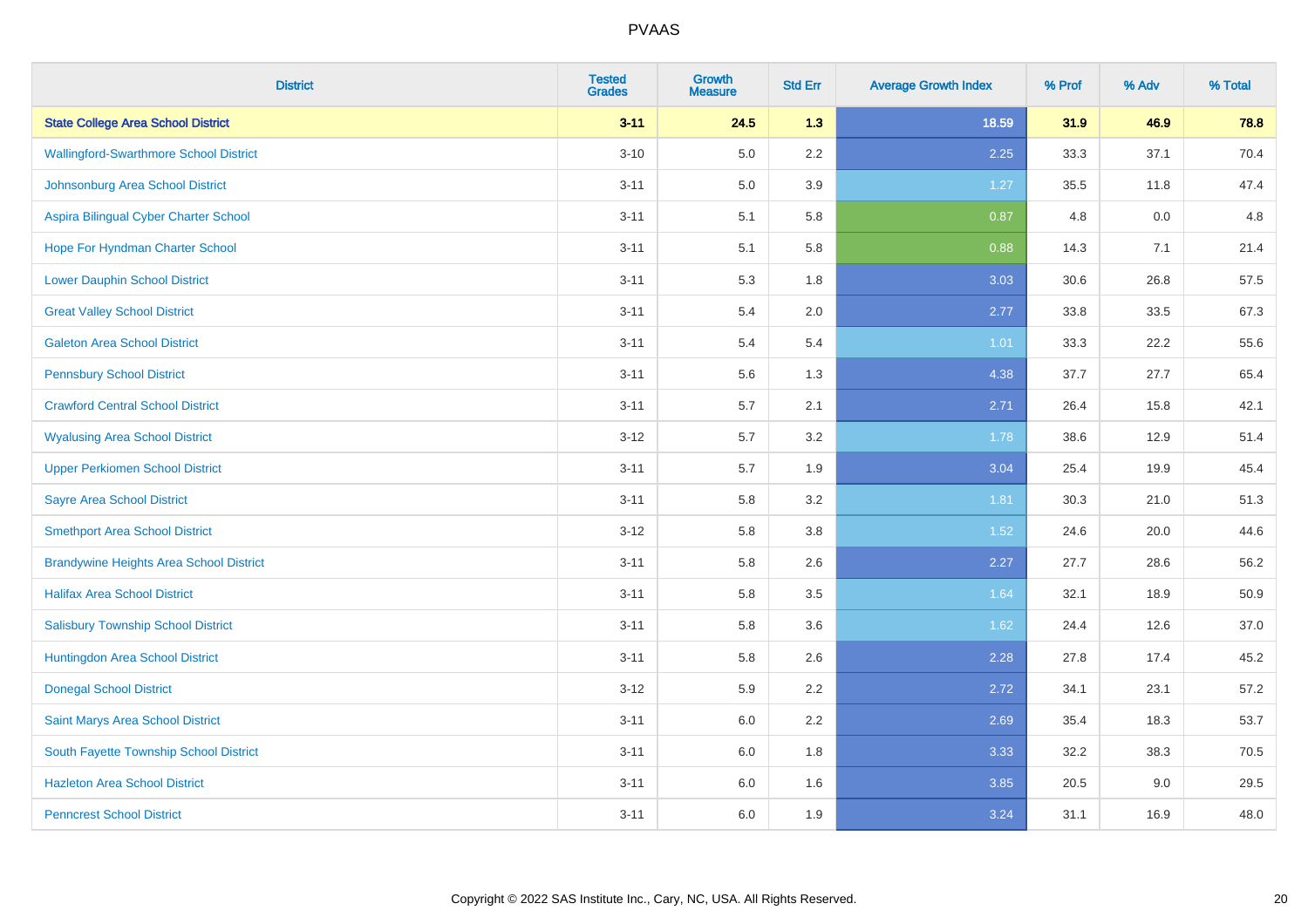| <b>District</b>                                | <b>Tested</b><br><b>Grades</b> | <b>Growth</b><br><b>Measure</b> | <b>Std Err</b> | <b>Average Growth Index</b> | % Prof | % Adv   | % Total |
|------------------------------------------------|--------------------------------|---------------------------------|----------------|-----------------------------|--------|---------|---------|
| <b>State College Area School District</b>      | $3 - 11$                       | 24.5                            | 1.3            | 18.59                       | 31.9   | 46.9    | 78.8    |
| <b>Multicultural Academy Charter School</b>    | $9 - 11$                       | 6.0                             | 3.4            | 1.77                        | 12.3   | 0.0     | 12.3    |
| Northern Lehigh School District                | $3 - 12$                       | 6.1                             | 2.5            | 2.42                        | 21.4   | 18.0    | 39.3    |
| <b>South Butler County School District</b>     | $3 - 10$                       | 6.3                             | 2.2            | 2.80                        | 37.8   | 19.2    | 57.0    |
| <b>United School District</b>                  | $3 - 11$                       | 6.3                             | 3.3            | 1.89                        | 38.8   | 16.3    | 55.0    |
| <b>Easton Area School District</b>             | $3 - 12$                       | 6.3                             | 1.3            | 4.91                        | 24.1   | 13.0    | 37.1    |
| <b>Bedford Area School District</b>            | $3 - 11$                       | 6.4                             | 2.4            | 2.68                        | 31.0   | 20.6    | 51.6    |
| People For People Charter School               | $3 - 12$                       | 6.4                             | 5.6            | $1.15$                      | 2.4    | 0.0     | 2.4     |
| <b>Tamaqua Area School District</b>            | $3 - 12$                       | 6.5                             | 2.4            | 2.72                        | 34.3   | 17.5    | 51.8    |
| <b>Port Allegany School District</b>           | $3 - 11$                       | 6.5                             | 3.7            | 1.74                        | 26.4   | 11.3    | 37.7    |
| 21st Century Cyber Charter School              | $6 - 12$                       | 6.6                             | 2.1            | 3.16                        | 29.0   | 21.8    | 50.8    |
| <b>Mars Area School District</b>               | $3 - 10$                       | 6.6                             | 1.9            | 3.45                        | 36.7   | 32.4    | 69.1    |
| <b>Mastery Charter School - Hardy Williams</b> | $3 - 11$                       | 6.6                             | 3.0            | 2.21                        | 24.7   | 1.2     | 25.9    |
| <b>Bellefonte Area School District</b>         | $3 - 11$                       | 6.7                             | 2.0            | 3.34                        | 28.8   | 21.5    | 50.2    |
| <b>Abington Heights School District</b>        | $3 - 11$                       | 6.7                             | 1.7            | 4.00                        | 33.8   | 31.7    | 65.5    |
| Pennsylvania Distance Learning Charter School  | $3 - 12$                       | 6.8                             | 3.4            | 1.99                        | 19.8   | $6.2\,$ | 25.9    |
| <b>Northern Potter School District</b>         | $3 - 12$                       | 6.8                             | 4.6            | 1.48                        | 30.6   | 11.1    | 41.7    |
| Northern Tioga School District                 | $3 - 12$                       | 6.8                             | 2.6            | 2.64                        | 25.0   | 16.9    | 41.9    |
| <b>Brookville Area School District</b>         | $3 - 11$                       | $6.8\,$                         | 3.1            | 2.19                        | 46.1   | 14.6    | 60.7    |
| <b>Ephrata Area School District</b>            | $3 - 11$                       | $6.8\,$                         | 1.7            | 4.08                        | 31.6   | 17.1    | 48.8    |
| <b>Muncy School District</b>                   | $3 - 11$                       | 6.9                             | 3.3            | 2.12                        | 37.6   | 18.8    | 56.4    |
| <b>William Penn School District</b>            | $3 - 12$                       | 7.0                             | 1.9            | 3.61                        | 14.0   | 7.2     | 21.3    |
| <b>Bentworth School District</b>               | $3 - 11$                       | 7.0                             | 3.0            | 2.36                        | 26.6   | 17.0    | 43.6    |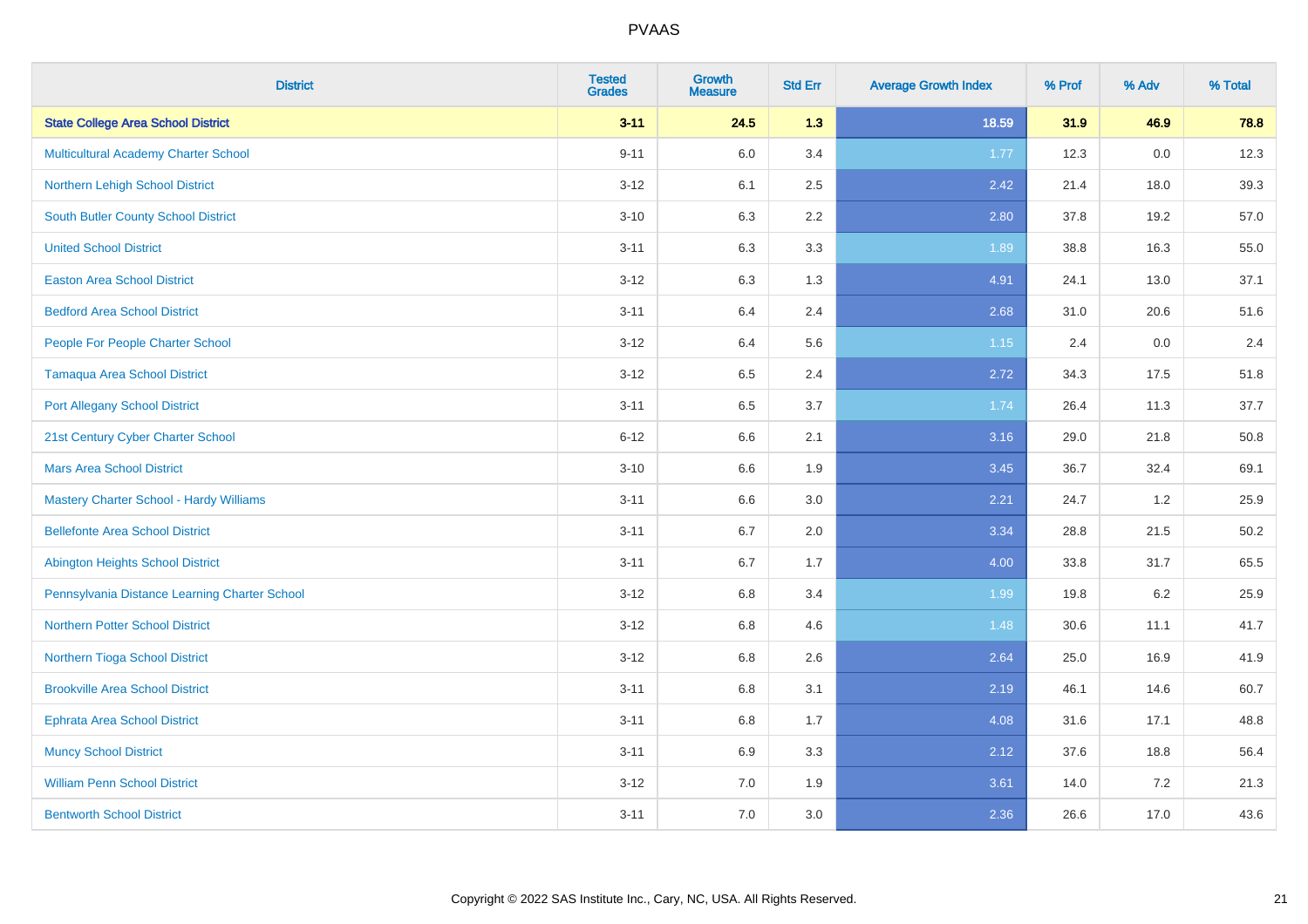| <b>District</b>                               | <b>Tested</b><br><b>Grades</b> | <b>Growth</b><br><b>Measure</b> | <b>Std Err</b> | <b>Average Growth Index</b> | % Prof | % Adv | % Total |
|-----------------------------------------------|--------------------------------|---------------------------------|----------------|-----------------------------|--------|-------|---------|
| <b>State College Area School District</b>     | $3 - 11$                       | 24.5                            | 1.3            | 18.59                       | 31.9   | 46.9  | 78.8    |
| Leechburg Area School District                | $3 - 11$                       | 7.0                             | 3.9            | 1.79                        | 37.7   | 4.9   | 42.6    |
| <b>Penn Manor School District</b>             | $3 - 11$                       | 7.1                             | 1.5            | 4.82                        | 26.7   | 20.5  | 47.2    |
| <b>Elizabethtown Area School District</b>     | $3 - 12$                       | 7.1                             | 1.7            | 4.19                        | 36.4   | 27.6  | 64.0    |
| <b>Esperanza Cyber Charter School</b>         | $3 - 11$                       | 7.1                             | 6.1            | $1.15$                      | 8.8    | 2.9   | 11.8    |
| <b>Conrad Weiser Area School District</b>     | $3 - 11$                       | 7.1                             | 2.1            | 3.34                        | 28.2   | 14.4  | 42.6    |
| Dr Robert Ketterer Charter School Inc         | $6 - 12$                       | 7.1                             | 4.3            | 1.66                        | 7.3    | 1.7   | 9.0     |
| <b>Dover Area School District</b>             | $3 - 12$                       | 7.1                             | 1.9            | 3.78                        | 33.0   | 18.7  | 51.7    |
| <b>Phoenixville Area School District</b>      | $3 - 11$                       | 7.3                             | 1.8            | 3.96                        | 32.3   | 27.6  | 59.8    |
| <b>York Suburban School District</b>          | $3 - 11$                       | 7.4                             | 2.1            | 3.55                        | 24.9   | 31.2  | 56.1    |
| <b>Pennridge School District</b>              | $3 - 10$                       | 7.4                             | 1.5            | 5.10                        | 32.0   | 27.6  | 59.6    |
| <b>Hampton Township School District</b>       | $3 - 11$                       | 7.4                             | 2.0            | 3.79                        | 37.9   | 39.2  | 77.0    |
| <b>Radnor Township School District</b>        | $3 - 12$                       | $7.5\,$                         | 1.9            | 4.03                        | 33.0   | 38.3  | 71.3    |
| <b>Stroudsburg Area School District</b>       | $3 - 11$                       | 7.5                             | 1.6            | 4.70                        | 30.4   | 18.3  | 48.7    |
| <b>Bald Eagle Area School District</b>        | $3 - 11$                       | 7.6                             | 2.5            | 3.00                        | 31.6   | 15.6  | 47.3    |
| <b>Conewago Valley School District</b>        | $3 - 12$                       | 7.6                             | 1.7            | 4.46                        | 41.3   | 19.4  | 60.6    |
| <b>Avon Grove School District</b>             | $3 - 10$                       | 7.6                             | 1.4            | 5.29                        | 33.7   | 33.2  | 67.0    |
| <b>Juniata County School District</b>         | $3 - 12$                       | 7.7                             | 2.0            | 3.81                        | 22.9   | 18.9  | 41.8    |
| <b>Palisades School District</b>              | $3 - 11$                       | 7.7                             | 2.9            | 2.66                        | 27.8   | 20.3  | 48.1    |
| <b>Keystone School District</b>               | $3 - 11$                       | 7.8                             | 5.7            | 1.37                        | 35.0   | 45.0  | 80.0    |
| <b>Glendale School District</b>               | $3 - 10$                       | 7.9                             | 3.5            | 2.25                        | 42.6   | 9.3   | 51.8    |
| <b>Mastery Charter School - Thomas Campus</b> | $3 - 10$                       | 7.9                             | 5.7            | 1.39                        | 12.5   | 0.0   | 12.5    |
| Pennsylvania Leadership Charter School        | $3 - 11$                       | 8.0                             | 1.9            | 4.22                        | 33.1   | 27.8  | 60.9    |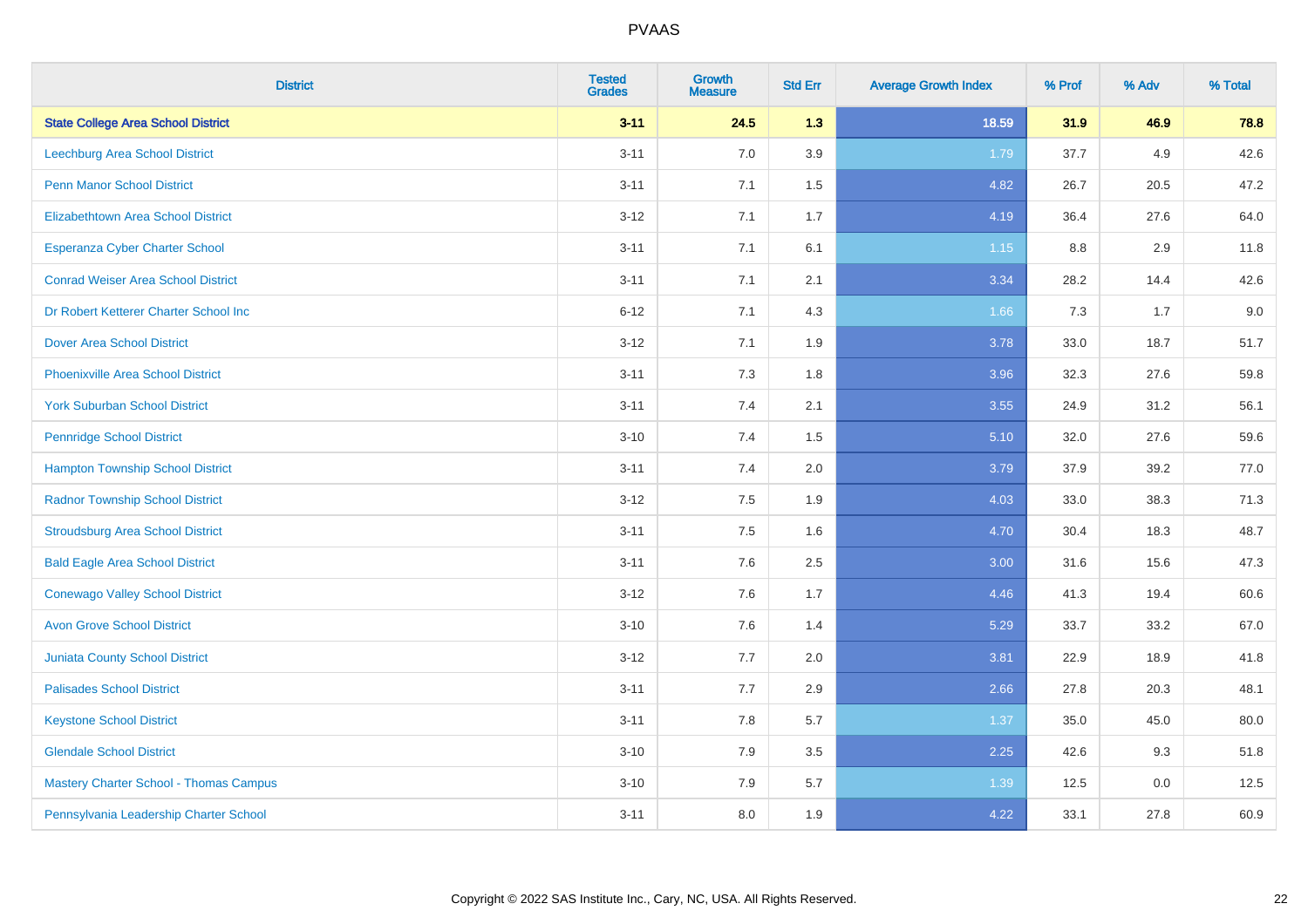| <b>District</b>                                | <b>Tested</b><br><b>Grades</b> | <b>Growth</b><br><b>Measure</b> | <b>Std Err</b> | <b>Average Growth Index</b> | % Prof | % Adv | % Total |
|------------------------------------------------|--------------------------------|---------------------------------|----------------|-----------------------------|--------|-------|---------|
| <b>State College Area School District</b>      | $3 - 11$                       | 24.5                            | 1.3            | 18.59                       | 31.9   | 46.9  | 78.8    |
| <b>Dallas School District</b>                  | $3 - 11$                       | 8.1                             | 2.1            | 3.87                        | 32.4   | 22.4  | 54.8    |
| <b>Benton Area School District</b>             | $3 - 10$                       | 8.1                             | 4.0            | 2.01                        | 35.7   | 28.6  | 64.3    |
| <b>Cornwall-Lebanon School District</b>        | $3 - 11$                       | 8.2                             | 1.6            | 5.24                        | 28.0   | 20.5  | 48.6    |
| <b>Blue Ridge School District</b>              | $3 - 11$                       | 8.3                             | 3.7            | 2.24                        | 29.6   | 9.3   | 38.9    |
| <b>Fairview School District</b>                | $3 - 11$                       | 8.3                             | 2.4            | 3.43                        | 41.9   | 34.9  | 76.7    |
| <b>Canton Area School District</b>             | $3 - 11$                       | 8.4                             | 2.9            | 2.92                        | 13.8   | 23.0  | 36.8    |
| Northern York County School District           | $3 - 11$                       | 8.4                             | 1.8            | 4.63                        | 24.3   | 23.1  | 47.4    |
| <b>Neshaminy School District</b>               | $3 - 11$                       | 8.6                             | 1.3            | 6.56                        | 31.3   | 23.9  | 55.2    |
| Oil City Area School District                  | $3 - 11$                       | 8.6                             | 2.4            | 3.56                        | 29.1   | 13.1  | 42.2    |
| <b>West Allegheny School District</b>          | $3 - 12$                       | 8.6                             | 2.0            | 4.34                        | 37.3   | 27.2  | 64.5    |
| <b>Lower Moreland Township School District</b> | $3 - 11$                       | 8.7                             | 2.0            | 4.35                        | 38.2   | 33.2  | 71.4    |
| <b>Tredyffrin-Easttown School District</b>     | $3 - 10$                       | 8.7                             | 2.4            | 3.57                        | 35.2   | 35.8  | 71.0    |
| <b>Homer-Center School District</b>            | $3 - 11$                       | 8.8                             | 3.5            | 2.53                        | 38.0   | 17.7  | 55.8    |
| <b>Kane Area School District</b>               | $3 - 10$                       | 8.8                             | 2.9            | 3.07                        | 31.4   | 19.8  | 51.2    |
| <b>Wallenpaupack Area School District</b>      | $3 - 11$                       | 8.8                             | 2.1            | 4.28                        | 28.5   | 18.9  | 47.4    |
| <b>East Penn School District</b>               | $3 - 11$                       | 8.9                             | 1.2            | 7.61                        | 32.8   | 26.4  | 59.2    |
| <b>Spring Cove School District</b>             | $3 - 11$                       | 9.1                             | 2.4            | 3.77                        | 31.8   | 25.4  | 57.1    |
| <b>Millcreek Township School District</b>      | $3 - 11$                       | 9.1                             | 1.4            | 6.61                        | 34.5   | 30.1  | 64.6    |
| <b>Pine-Richland School District</b>           | $3 - 11$                       | 9.3                             | 1.7            | 5.56                        | 42.3   | 35.8  | 78.1    |
| <b>Valley View School District</b>             | $3 - 11$                       | 9.3                             | 2.2            | 4.18                        | 26.6   | 23.1  | 49.7    |
| <b>Kutztown Area School District</b>           | $3 - 12$                       | 9.3                             | 2.8            | 3.34                        | 38.5   | 14.6  | 53.2    |
| <b>Apollo-Ridge School District</b>            | $3 - 12$                       | 9.5                             | 3.0            | 3.23                        | 34.0   | 9.4   | 43.4    |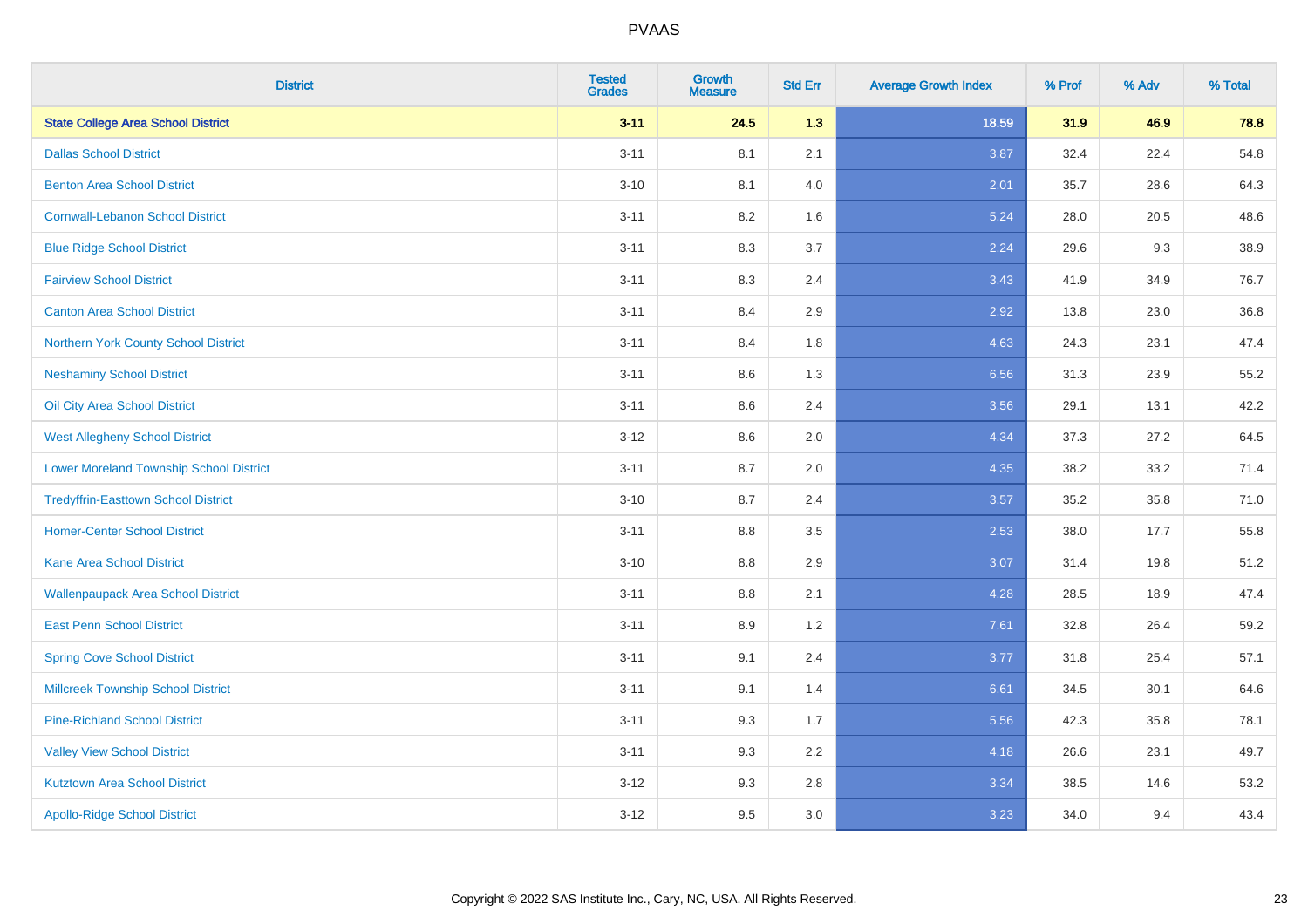| <b>District</b>                           | <b>Tested</b><br><b>Grades</b> | <b>Growth</b><br><b>Measure</b> | <b>Std Err</b> | <b>Average Growth Index</b> | % Prof | % Adv | % Total |
|-------------------------------------------|--------------------------------|---------------------------------|----------------|-----------------------------|--------|-------|---------|
| <b>State College Area School District</b> | $3 - 11$                       | 24.5                            | 1.3            | 18.59                       | 31.9   | 46.9  | 78.8    |
| <b>Avon Grove Charter School</b>          | $3 - 11$                       | 9.8                             | 3.1            | 3.18                        | 32.4   | 26.0  | 58.4    |
| <b>Armstrong School District</b>          | $3 - 11$                       | 9.8                             | 1.6            | 6.22                        | 32.8   | 24.6  | 57.4    |
| <b>Oswayo Valley School District</b>      | $3 - 12$                       | 9.9                             | 5.1            | 1.93                        | 26.5   | 44.1  | 70.6    |
| <b>Fleetwood Area School District</b>     | $3 - 10$                       | 10.4                            | 2.0            | 5.19                        | 31.7   | 25.8  | 57.5    |
| <b>Warrior Run School District</b>        | $3 - 11$                       | 10.5                            | 2.7            | 3.86                        | 34.1   | 16.8  | 50.9    |
| <b>Manheim Township School District</b>   | $3 - 12$                       | 10.9                            | 1.5            | 7.51                        | 30.9   | 31.0  | 61.9    |
| <b>Methacton School District</b>          | $3 - 11$                       | 11.0                            | 1.6            | 6.94                        | 36.0   | 33.6  | 69.6    |
| <b>West Perry School District</b>         | $3 - 11$                       | 11.0                            | 2.3            | 4.76                        | 26.9   | 20.5  | 47.4    |
| Lampeter-Strasburg School District        | $3 - 12$                       | 11.0                            | 1.9            | 5.69                        | 35.4   | 32.3  | 67.7    |
| Wilmington Area School District           | $3 - 11$                       | 11.1                            | 3.3            | 3.37                        | 29.8   | 26.2  | 56.0    |
| <b>Belle Vernon Area School District</b>  | $3 - 11$                       | 11.1                            | 2.3            | 4.88                        | 31.6   | 25.4  | 57.1    |
| <b>Steel Valley School District</b>       | $3 - 11$                       | 11.1                            | 3.3            | 3.33                        | 34.8   | 10.1  | 44.9    |
| <b>Upper Darby School District</b>        | $3 - 12$                       | 11.2                            | 1.4            | 8.28                        | 23.8   | 11.8  | 35.6    |
| <b>Greenwood School District</b>          | $3 - 11$                       | 11.3                            | 3.6            | 3.14                        | 31.2   | 32.8  | 63.9    |
| <b>Franklin Regional School District</b>  | $3 - 11$                       | 11.3                            | 1.8            | 6.13                        | 30.0   | 35.0  | 65.0    |
| <b>Lehighton Area School District</b>     | $3 - 11$                       | 11.4                            | 2.4            | 4.84                        | 30.5   | 24.9  | 55.3    |
| <b>Line Mountain School District</b>      | $3 - 11$                       | 11.7                            | 3.9            | 3.01                        | 40.4   | 42.3  | 82.7    |
| <b>Whitehall-Coplay School District</b>   | $3 - 11$                       | 11.8                            | 1.7            | 7.06                        | 32.3   | 21.7  | 54.0    |
| <b>Indiana Area School District</b>       | $3 - 11$                       | 12.0                            | 2.0            | 5.98                        | 30.0   | 30.4  | 60.3    |
| <b>Blue Mountain School District</b>      | $3 - 10$                       | 12.2                            | 2.1            | 5.81                        | 30.7   | 26.1  | 56.8    |
| <b>Quaker Valley School District</b>      | $3 - 11$                       | 12.2                            | 2.5            | 4.90                        | 39.5   | 26.4  | 65.9    |
| <b>Montrose Area School District</b>      | $3 - 10$                       | 12.3                            | 2.8            | 4.41                        | 37.8   | 28.9  | 66.7    |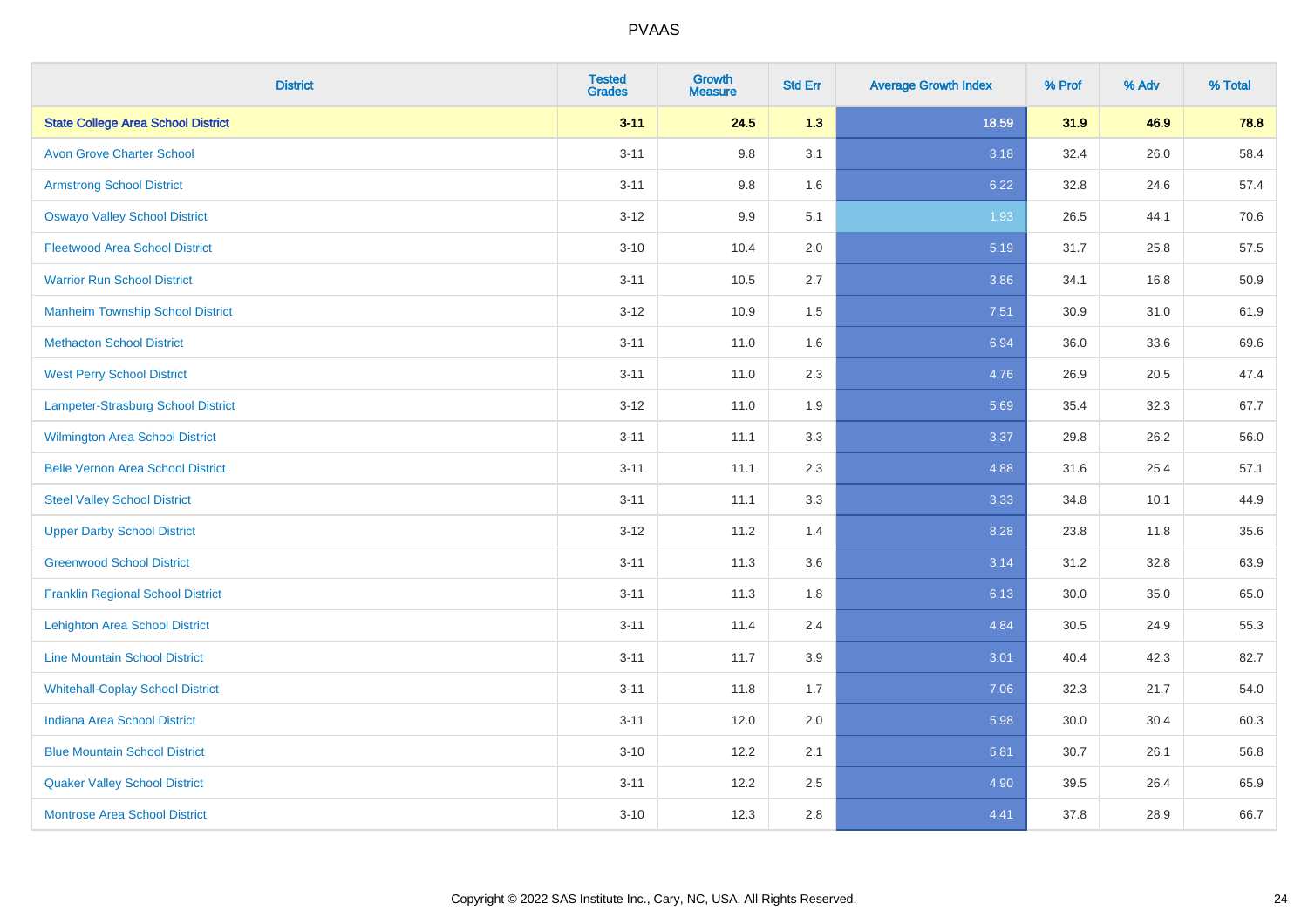| <b>District</b>                                 | <b>Tested</b><br><b>Grades</b> | <b>Growth</b><br><b>Measure</b> | <b>Std Err</b> | <b>Average Growth Index</b> | % Prof | % Adv | % Total |
|-------------------------------------------------|--------------------------------|---------------------------------|----------------|-----------------------------|--------|-------|---------|
| <b>State College Area School District</b>       | $3 - 11$                       | 24.5                            | 1.3            | 18.59                       | 31.9   | 46.9  | 78.8    |
| <b>Mifflin County School District</b>           | $3 - 11$                       | 12.3                            | 1.6            | 7.69                        | 35.1   | 15.1  | 50.3    |
| <b>Cocalico School District</b>                 | $3 - 11$                       | 12.3                            | 1.9            | 6.48                        | 28.2   | 32.3  | 60.5    |
| Allegheny-Clarion Valley School District        | $3 - 10$                       | 12.3                            | 4.1            | 3.03                        | 33.3   | 19.0  | 52.4    |
| <b>Manheim Central School District</b>          | $3 - 11$                       | 12.8                            | 2.0            | 6.52                        | 27.8   | 35.4  | 63.2    |
| Pen Argyl Area School District                  | $3 - 12$                       | 12.8                            | 2.5            | 5.10                        | 28.5   | 23.8  | 52.3    |
| <b>Central York School District</b>             | $3 - 12$                       | 12.9                            | 1.5            | 8.64                        | 31.4   | 24.1  | 55.5    |
| <b>Laurel School District</b>                   | $3 - 11$                       | 13.0                            | 3.1            | 4.19                        | 30.3   | 15.7  | 46.1    |
| North Pocono School District                    | $3 - 11$                       | 13.1                            | 3.7            | 3.54                        | 31.4   | 33.3  | 64.7    |
| <b>Maritime Academy Charter School</b>          | $3 - 10$                       | 13.2                            | 3.1            | 4.29                        | 24.0   | 1.3   | 25.3    |
| <b>Lakeland School District</b>                 | $3 - 11$                       | 13.3                            | 2.8            | 4.80                        | 22.2   | 21.2  | 43.4    |
| <b>Tuscarora School District</b>                | $3 - 11$                       | 13.4                            | 2.2            | 6.20                        | 37.1   | 26.3  | 63.4    |
| <b>Hempfield School District</b>                | $3 - 11$                       | 13.4                            | 1.3            | 10.53                       | 29.9   | 36.8  | 66.7    |
| <b>Harbor Creek School District</b>             | $3 - 11$                       | 13.4                            | 2.3            | 5.80                        | 34.5   | 40.7  | 75.2    |
| <b>Council Rock School District</b>             | $3 - 11$                       | 13.5                            | 1.1            | 12.27                       | 32.0   | 35.4  | 67.4    |
| <b>Iroquois School District</b>                 | $3 - 11$                       | 13.6                            | 2.8            | 4.83                        | 33.3   | 16.0  | 49.4    |
| <b>Upper Saint Clair School District</b>        | $3 - 11$                       | 13.8                            | 1.8            | 7.86                        | 32.2   | 44.5  | 76.7    |
| <b>Upper Merion Area School District</b>        | $3 - 11$                       | 14.0                            | 2.0            | 7.15                        | 34.4   | 32.6  | 67.0    |
| <b>Hermitage School District</b>                | $3 - 12$                       | 14.0                            | 2.5            | 5.59                        | 34.0   | 27.0  | 61.0    |
| <b>Peters Township School District</b>          | $3 - 11$                       | 14.1                            | 1.7            | 8.16                        | 35.2   | 41.6  | 76.8    |
| Penns Valley Area School District               | $3 - 12$                       | 14.1                            | 2.6            | 5.33                        | 29.6   | 23.3  | 52.9    |
| Capital Area School for the Arts Charter School | $9 - 11$                       | 14.2                            | 4.5            | 3.13                        | 27.5   | 30.0  | 57.5    |
| <b>Agora Cyber Charter School</b>               | $3 - 11$                       | 14.6                            | 2.4            | 6.03                        | 24.7   | 19.5  | 44.2    |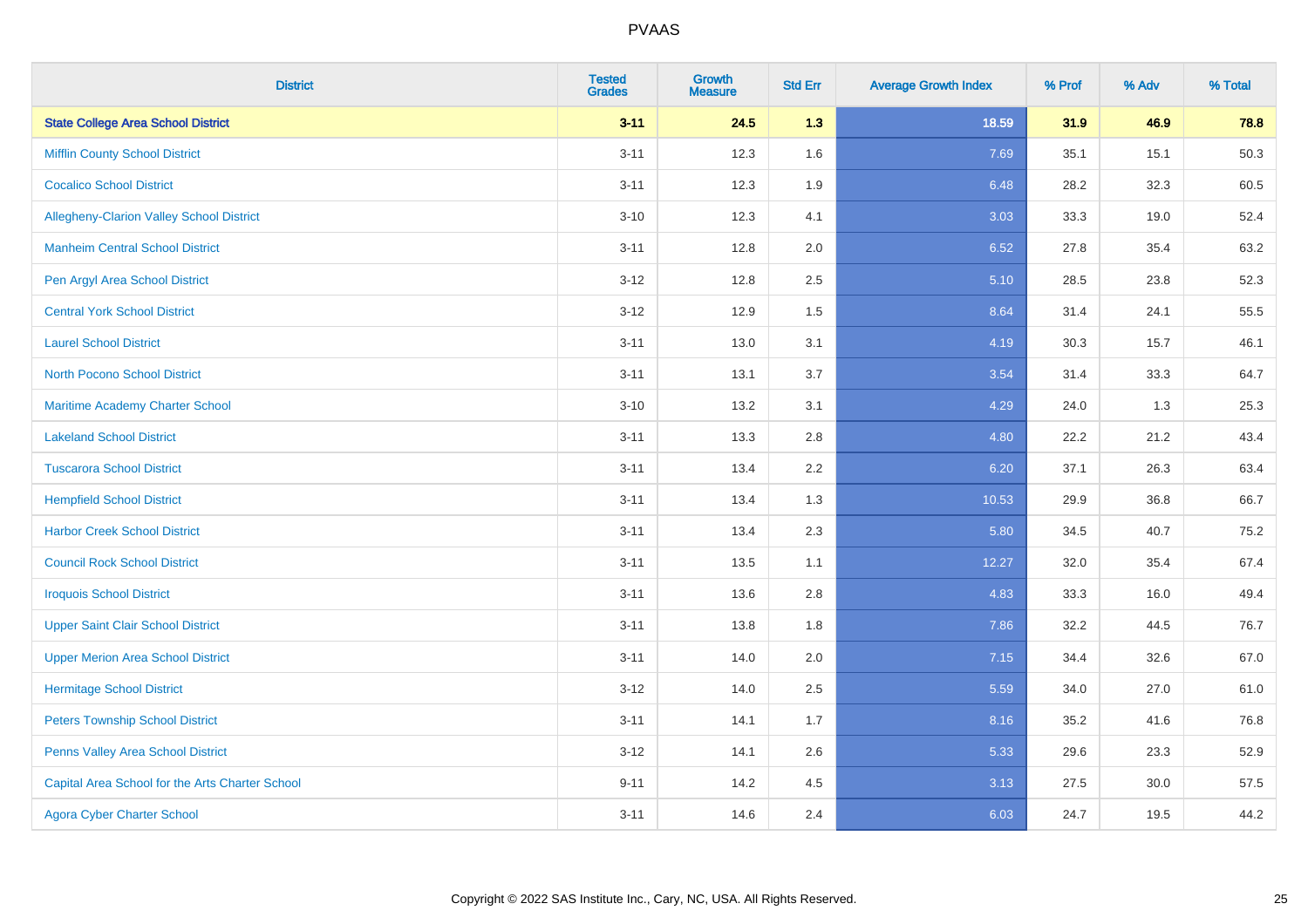| <b>District</b>                               | <b>Tested</b><br><b>Grades</b> | <b>Growth</b><br><b>Measure</b> | <b>Std Err</b> | <b>Average Growth Index</b> | % Prof | % Adv | % Total |
|-----------------------------------------------|--------------------------------|---------------------------------|----------------|-----------------------------|--------|-------|---------|
| <b>State College Area School District</b>     | $3 - 11$                       | 24.5                            | 1.3            | 18.59                       | 31.9   | 46.9  | 78.8    |
| <b>Coudersport Area School District</b>       | $3 - 11$                       | 14.8                            | 3.4            | 4.33                        | 34.7   | 28.0  | 62.7    |
| Lake-Lehman School District                   | $3 - 11$                       | 14.9                            | 2.8            | 5.34                        | 25.8   | 22.5  | 48.3    |
| <b>Southern York County School District</b>   | $3 - 11$                       | 15.5                            | 1.8            | 8.48                        | 37.6   | 29.2  | 66.8    |
| <b>Central Bucks School District</b>          | $3 - 11$                       | 15.5                            | 0.9            | 17.94                       | 34.8   | 41.4  | 76.2    |
| <b>Delaware Valley School District</b>        | $3 - 11$                       | 15.7                            | 1.6            | 9.62                        | 36.7   | 32.1  | 68.8    |
| <b>Punxsutawney Area School District</b>      | $3 - 11$                       | 15.8                            | 2.7            | 5.83                        | 18.6   | 29.0  | 47.6    |
| <b>Unionville-Chadds Ford School District</b> | $3 - 11$                       | 15.8                            | 1.7            | 9.12                        | 31.2   | 48.0  | 79.2    |
| Palmyra Area School District                  | $3 - 11$                       | 16.2                            | 1.8            | 9.02                        | 38.8   | 34.0  | 72.8    |
| <b>Upper Dauphin Area School District</b>     | $3 - 11$                       | 16.5                            | 5.1            | 3.26                        | 37.5   | 26.8  | 64.3    |
| <b>Spring-Ford Area School District</b>       | $3 - 11$                       | 16.6                            | 1.2            | 14.02                       | 30.4   | 45.3  | 75.7    |
| West Branch Area School District              | $3 - 11$                       | 17.0                            | 3.3            | 5.20                        | 47.1   | 19.1  | 66.2    |
| North Penn School District                    | $3 - 11$                       | 17.6                            | $1.0$          | 17.53                       | 30.8   | 35.7  | 66.4    |
| <b>Fox Chapel Area School District</b>        | $3 - 11$                       | 17.6                            | 1.9            | 9.47                        | 22.9   | 52.0  | 74.9    |
| <b>Pequea Valley School District</b>          | $3 - 11$                       | 18.0                            | 3.1            | 5.74                        | 29.2   | 37.5  | 66.7    |
| North Allegheny School District               | $3 - 11$                       | 18.0                            | 1.3            | 14.25                       | 30.5   | 42.9  | 73.4    |
| <b>Danville Area School District</b>          | $3 - 11$                       | 18.4                            | 2.6            | 7.19                        | 32.0   | 46.1  | 78.1    |
| <b>Souderton Area School District</b>         | $3 - 11$                       | 18.5                            | 1.4            | 12.86                       | 39.2   | 31.2  | 70.4    |
| <b>Cumberland Valley School District</b>      | $3 - 12$                       | 18.6                            | 1.2            | 15.79                       | 31.3   | 39.2  | 70.5    |
| <b>Lower Merion School District</b>           | $3 - 11$                       | 18.9                            | 1.2            | 15.42                       | 29.4   | 48.6  | 78.0    |
| <b>Saucon Valley School District</b>          | $3 - 11$                       | 18.9                            | 2.2            | 8.48                        | 26.0   | 39.6  | 65.6    |
| <b>Berlin Brothersvalley School District</b>  | $3 - 11$                       | 19.6                            | 4.0            | 4.93                        | 28.3   | 41.3  | 69.6    |
| <b>Dallastown Area School District</b>        | $3 - 11$                       | 19.9                            | 1.4            | 14.14                       | 36.8   | 34.2  | 71.0    |